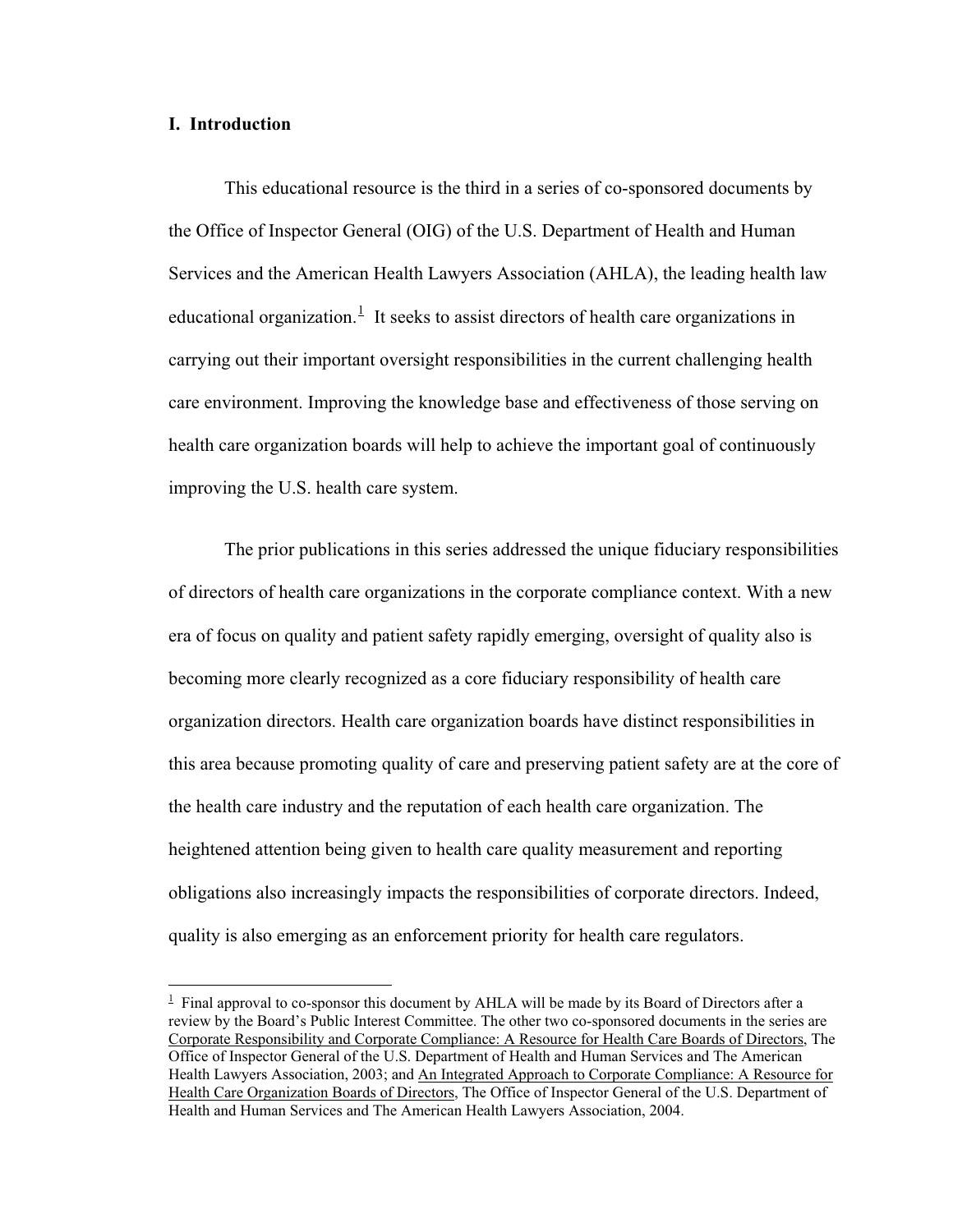The fiduciary duties of directors reflect the expectations of corporate stakeholders regarding oversight of corporate affairs. The basic fiduciary duty of care principle, which requires a director to act in good faith with the care an ordinarily prudent person would exercise under similar circumstances, is being tested in the current corporate climate. Embedded within the duty of care is the concept of reasonable inquiry. In other words, directors are expected to make inquiries to management to obtain the information necessary to satisfy their duty of care.

This educational resource is designed to help health care organization directors ask knowledgeable and appropriate questions related to health care quality requirements, measurement tools, and reporting requirements. The questions raised in this document are not intended to set forth any specific standard of care. Rather, this resource will help corporate directors establish, and affirmatively demonstrate, that they have followed a reasonable quality oversight process.

Of course, the circumstances of each organization differ and application of the duty of care and consequent reasonable inquiry by boards will need to be tailored to each specific set of facts and circumstances. However, compliance with standards and regulations applicable to the quality of services delivered by health care organizations is essential for the lawful behavior and corporate success of such organizations. While these evolving requirements can be complex, effective compliance in the quality arena is an asset for both the organization and the health care delivery system. It is hoped that this educational resource is useful to health care organization directors in exercising their oversight responsibilities and supports their ongoing efforts to promote effective corporate compliance as it relates to health care quality.

 $-2 -$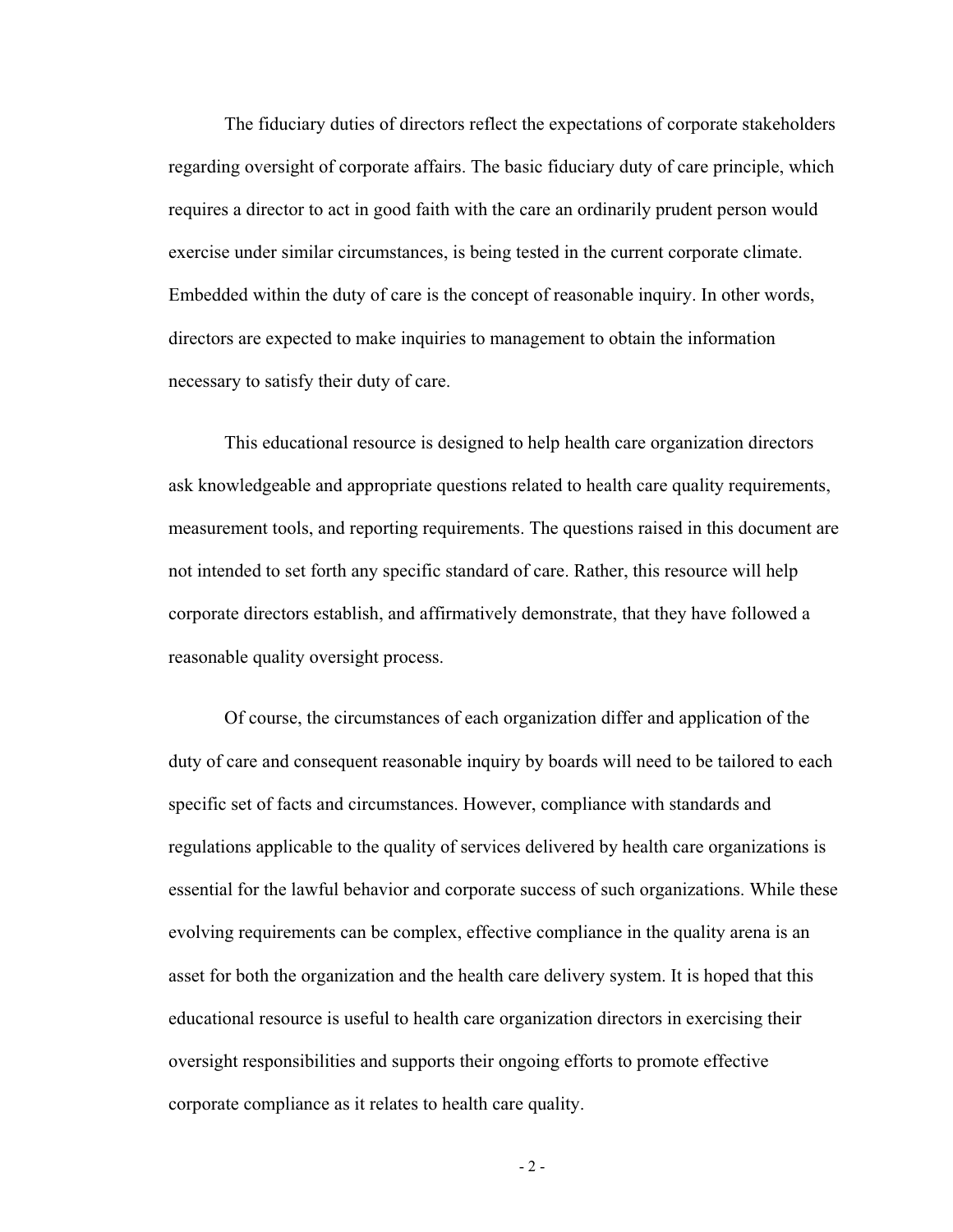#### **II. Board Fiduciary Duty and Quality in the Health Care Setting**

Governing boards of health care organizations increasingly are called to respond to important new developments -- clinical, operational and regulatory -- associated with quality of care. Important new policy issues are arising with respect to how quality of care affects matters of reimbursement and payment, efficiency, cost controls, collaboration between organizational providers and individual and group practitioners. These new issues are so critical to the operation of health care organizations that they require attention and oversight, as a matter of fiduciary obligation, by the governing board.

This oversight obligation is based upon the application of the fiduciary duty of care board members owe the organization and, for non-profit organizations, the duty of obedience to charitable mission. It is additive to the traditional duty of board members in the hospital setting to be responsible for granting, restricting and revoking privileges of membership in the organized medical staff.

# **Duty of Care**

The traditional and well-recognized duty of care refers to the obligation of corporate directors to exercise the proper amount of care in their decision-making process. State corporation laws, as well as the common law, typically interpret the duty of care in an almost identical manner, whether the organization is non-profit or for-profit.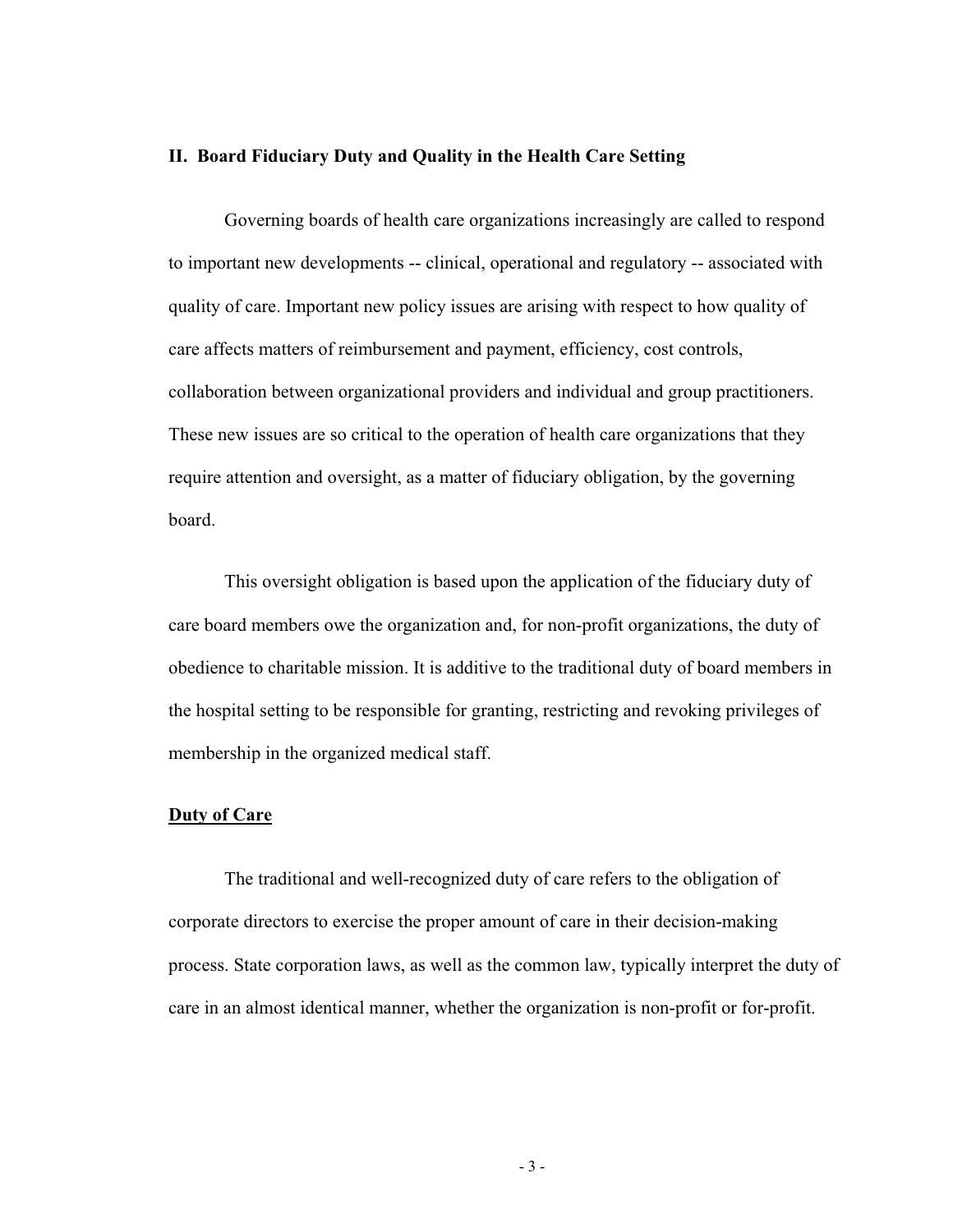In most jurisdictions, the duty of care requires directors to act (1) in "good faith," (2) with the care an ordinarily prudent person would exercise in like circumstances, and (3) in a manner that they reasonably believe to be in the best interests of the corporation.<sup>2</sup> In analyzing compliance with the duty of care, courts typically address each of these elements individually. In addition, in recent years, the duty of care has taken on a richer meaning, requiring directors to actively inquire into aspects of corporate operations where appropriate – the "reasonable inquiry" standard.

Thus, the "good faith" analysis normally focuses upon whether the matter or transaction at hand involves any improper financial benefit to an individual and/or whether any intent exists to take advantage of the corporation. The "prudent person" analysis focuses upon whether directors conducted the appropriate level of due diligence to allow them to render an informed decision. In other words, directors are expected to be aware of what is going on around them in the corporate business and must in appropriate circumstances make such reasonable inquiry as would an ordinarily prudent person under similar circumstances. The final criterion focuses on whether directors act in a manner that they reasonably believe to be in the best interests of the corporation. In this regard, courts typically evaluate the board member's state of mind with respect to the issues at hand.

When evaluating the fiduciary obligations of board members, it is important to recognize that "perfection" is not the required standard of care. Directors are not required

<sup>&</sup>lt;sup>2</sup> American Bar Association, Section of Business Law, Revised Model Nonprofit Corporation Act, Section 8.30 (1987).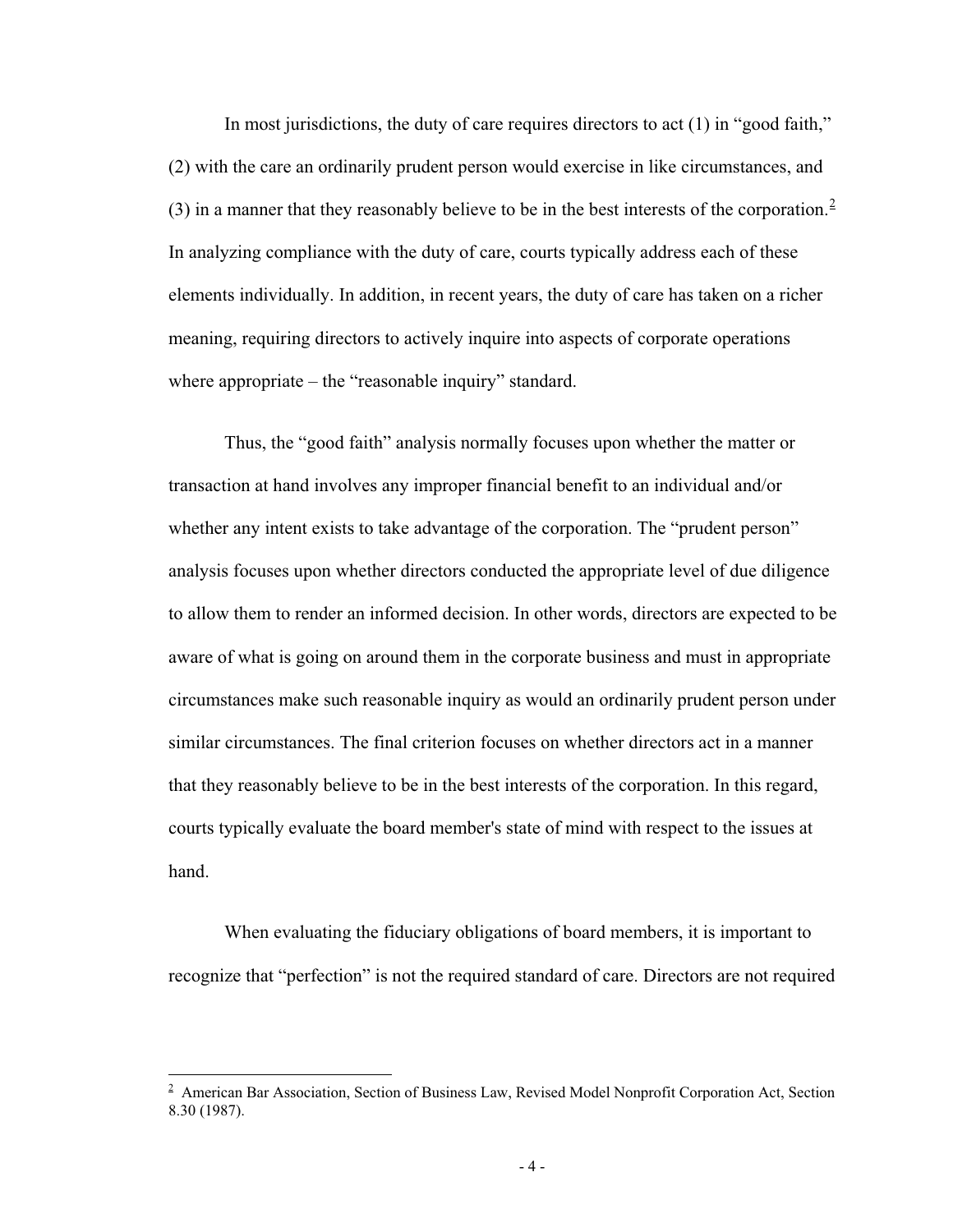to know everything about a topic they are asked to consider. They may, where justified, rely on the advice of executive leadership and outside advisors.

In addition, many courts apply the "business judgment rule" to determine whether a director's duty of care has been met with respect to corporate decisions. The rule provides, in essence, that a director will not be held liable for a decision made in good faith, where the director is disinterested, reasonably informed under the circumstances, and rationally believes the decision to be in the best interests of the corporation. In other words, courts will not "second guess" the board members' decision when these criteria are met.

Director obligations with respect to quality of care arise in two distinct contexts:

- The Decision-Making Function: The application of duty of care principles as to a specific decision or a particular board action, and
- The Oversight Function: The application of duty of care principles with respect to the general activity of the board in overseeing the dayto-day business operations of the corporation (i.e., the exercise of reasonable care to assure that corporate executives carry out their management responsibilities and comply with the law).<sup>3</sup>

Board members' obligations with respect to supervising medical staff credentialing decisions arises within the context of the decision making function. These

<sup>&</sup>lt;sup>3</sup> In *re* Caremark International Inc. Derivative Litigation, 698 A. 2d 959 (Del. Ch. 1996).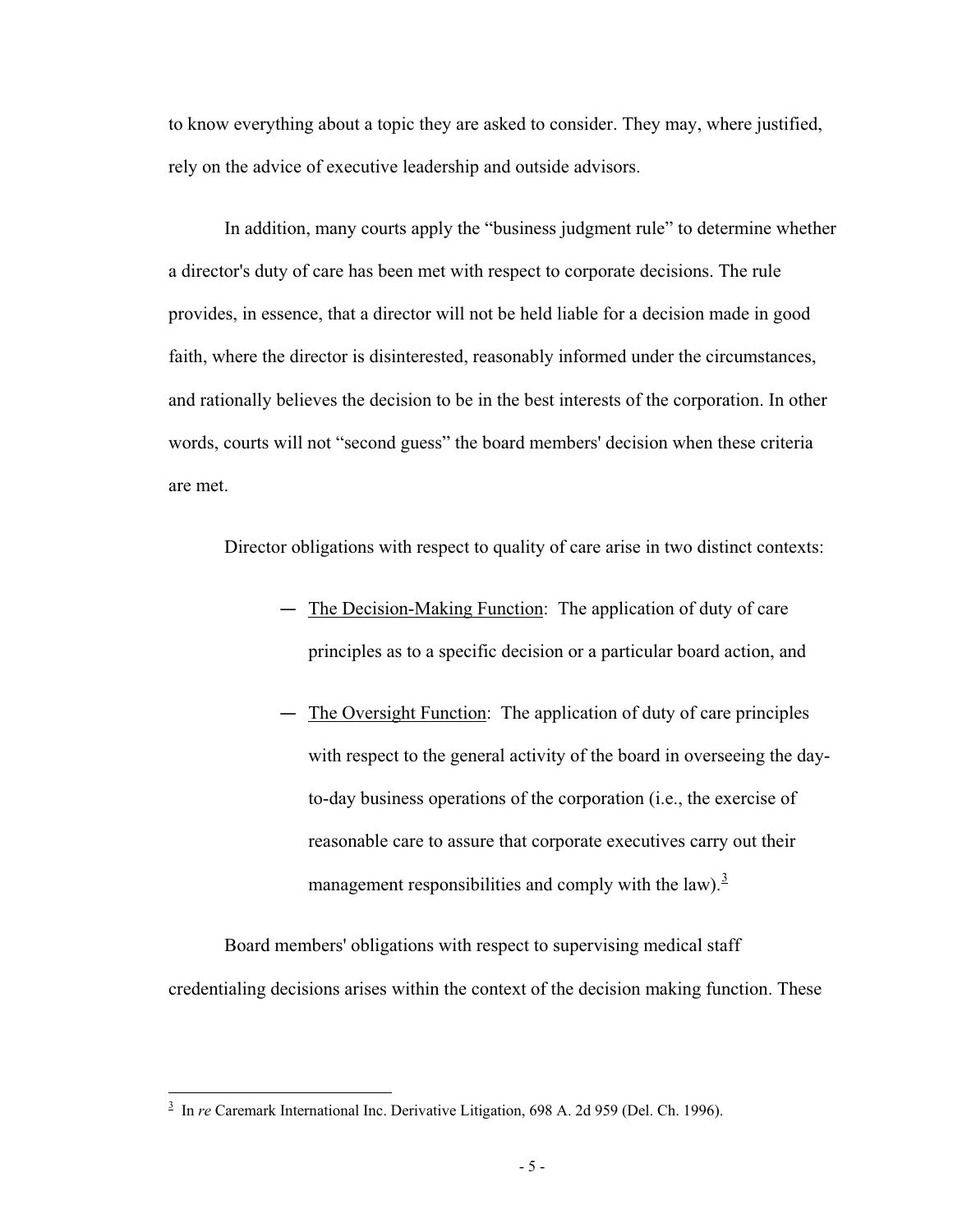are discrete decisions periodically made by the board and relate to specific recommendations and a particular process.

The emerging quality of care issues discussed in this resource arise in the context of the oversight function -- the obligation of the director to "keep a finger on the pulse" of the day-to-day activities of the organization.

The basic governance obligation to guide and support executive leadership in the maintenance of quality of care and patient safety is an ongoing task. Board members are increasingly expected to assist executive leadership in assessing emerging quality of care concepts and arrangements as they implicate issues of patient safety, appropriate levels of care, cost reduction, reimbursement, and collaboration among providers and practitioners. These are all components of the oversight function.

This duty of care with respect to quality of care also is implicated by the related duty to oversee the compliance program. $<sup>4</sup>$  Many new financial relationships address</sup> quality of care issues, including pay for performance programs, gainsharing, and outcomes management arrangements, among others. State and federal law closely regulate many of these arrangements. Given that directors have an obligation to assure that the organization has an "effective" compliance program in place to detect and deter legal violations, they may fairly be regarded as having a concomitant duty to recognize the emerging legal and compliance issues associated with quality of care initiatives, and to direct executive leadership to address those issues. The board may direct executive staff to provide periodic briefings to the board with respect to quality of care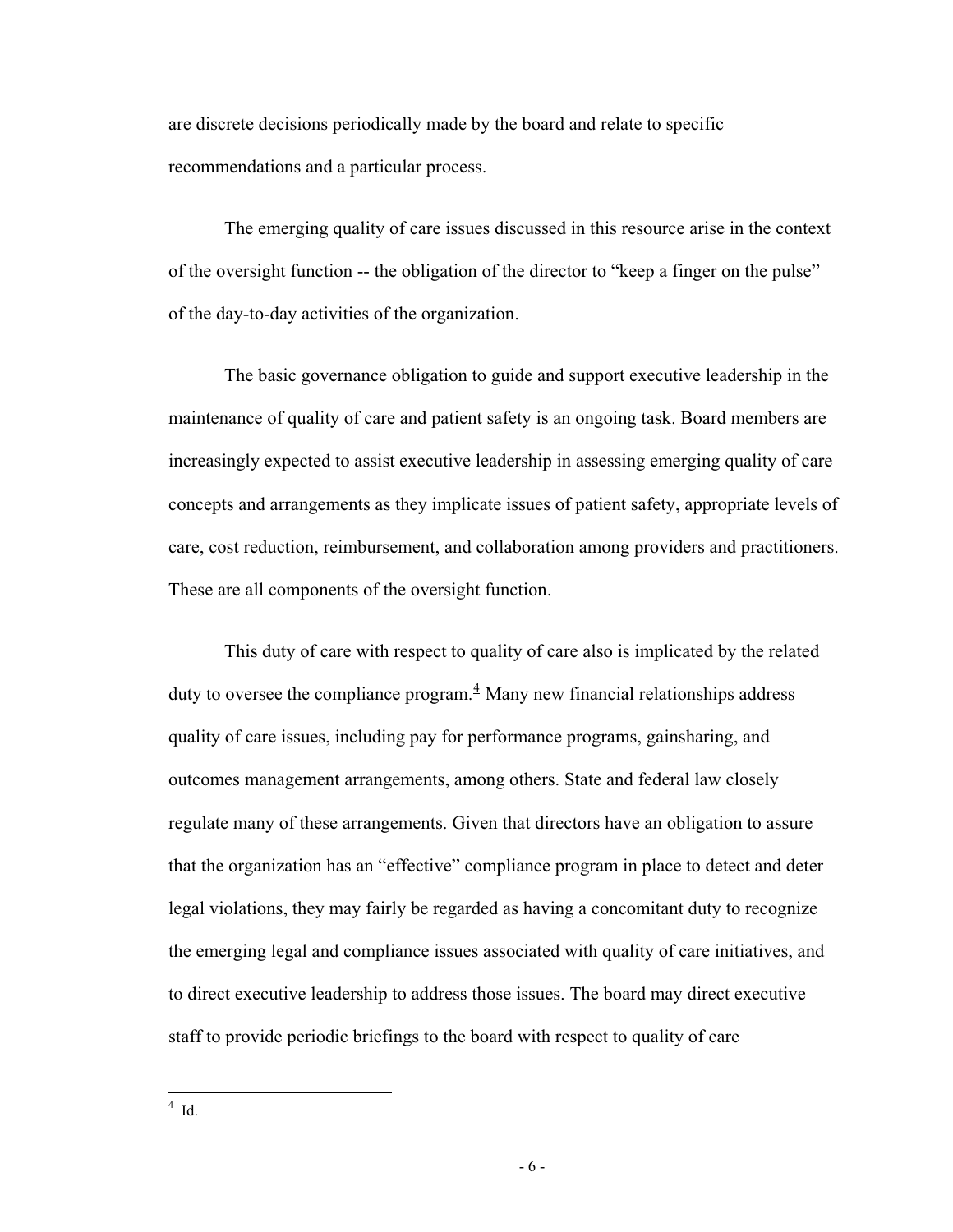developments so that the directors may establish a proper "tone at the top" in terms of related legal compliance. In other words, it is the role of the executive staff to brief the board concerning new developments in the law and related legal implications, and it should be the ongoing obligation of the board to assure that the compliance program and other legal control mechanisms are in place to monitor the associated legal risks.

### **Duty of Obedience to Corporate Purpose and Mission**

Oversight obligations with respect to quality of care initiatives also arise -- for non-profit boards -- in the context of what is generally referred to as the fiduciary duty of obedience to the corporate purpose and mission  $5$  of health care organizations. Non-profit corporations are formed to achieve a specific goal or objective (e.g., the promotion of health), as recognized under state non-profit corporation laws. This is in contrast to the typical business corporation, which often is formed to pursue a general corporate purpose. It is often said of non-profits that "the means and the mission are inseparable."<sup>6</sup>

The fundamental nature of the duty of obedience to corporate purpose is that the non-profit director is charged with the obligation to further the purposes of the organization as set forth in its articles of incorporation or bylaws.<sup> $7$ </sup> For example, the articles of incorporation of a non-profit health care provider might describe its principal purpose as "the promotion of health through the provision of inpatient and outpatient hospital and health care services to residents in the community." Given that the board is

(1960); In *re* Manhattan Eye, Ear & Throat Hosp., 715 N.Y.S. 2d 575 (1999).

 $5$  In some states, this duty is subsumed within the definition of the broader duty of loyalty.

 $6$  Daniel L. Kurtz, Board Liability: Guide for Nonprofit Directors 84 (Moyer Bell Limited, New York, 1988), citing Commonwealth of Pennsylvania v. The Barnes Foundation, 398 Pa. 458, 159 A.2d 500, 505

 $<sup>7</sup>$  Kurtz, supra.</sup>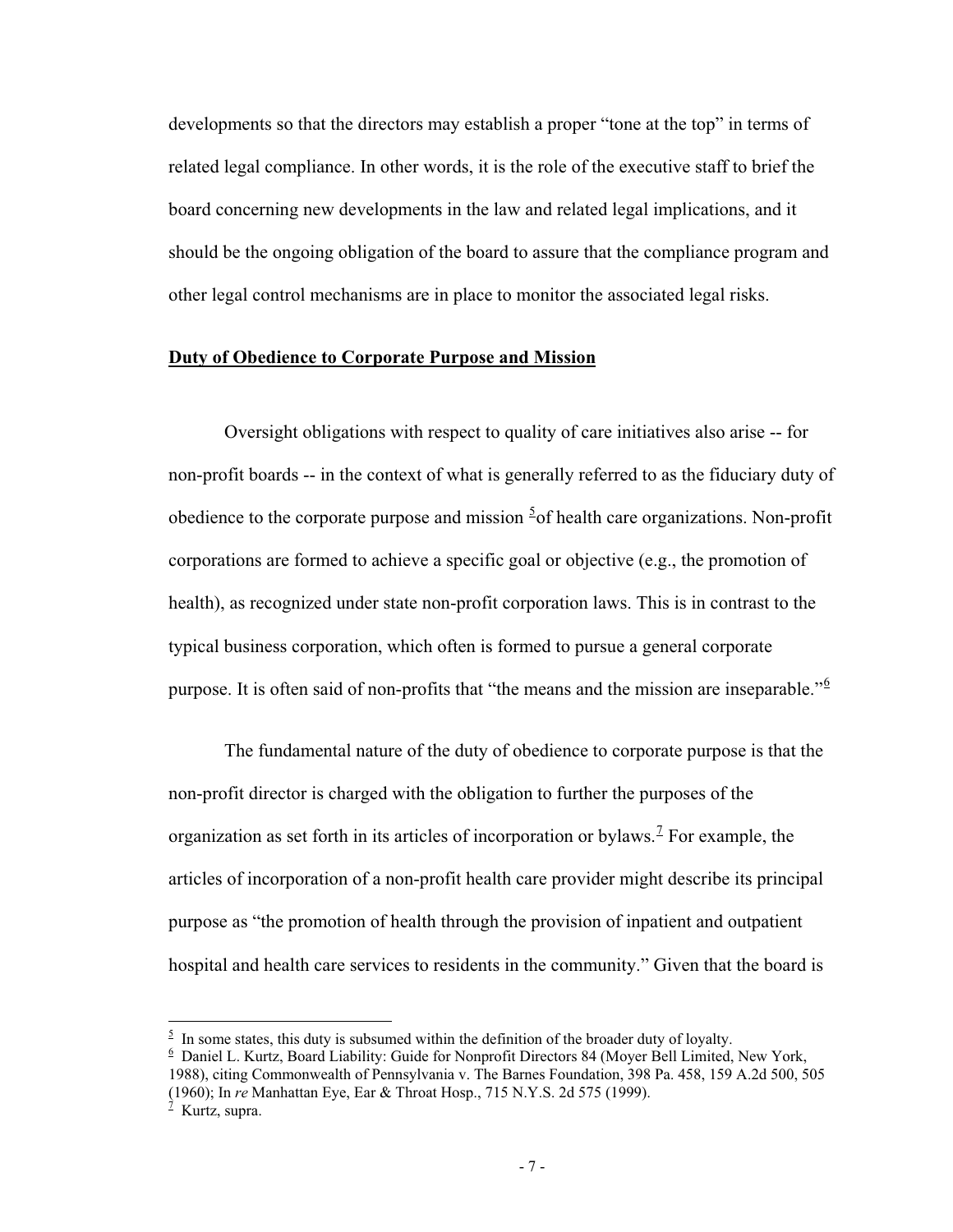responsible for assuring that there are practices in place to address the quality of patient care, it is fair to state that the concept of quality of care is inseparable from, and is essentially subsumed by, the mission of the organization.

In the hospital setting, various provisions of the law dealing with the relationship to the medical staff also provide a link to the duty of obedience to corporate purpose. These include, for example, traditional provisions that confirm the responsibility of the board for (a) the conduct of the hospital as an institution, (b) ensuring that the medical staff is accountable to the governing board for the quality of care provided to patients, and (c) the maintenance of standards of professional care within the facility and requiring that the medical staff function competently. The "duty of obedience" concept with respect to assuring compliance with law also might be considered to incorporate a duty to assure compliance with those state laws (and perhaps accreditation principles as well) that require the governing board to assume ultimate responsibility for the quality of medical care.

### **Summary**

In exercising his/her duty of care (and, as appropriate, duty of obedience to corporate purpose and mission), the governing board member may be expected to exercise general supervision and oversight of quality of care and patient safety issues. This is likely to include (a) being sensitive to the emergence of quality of care issues, challenges and opportunities , (b) being attentive to the development of specific quality of care measurement and reporting requirements (including asking the executive staff for

- 8 -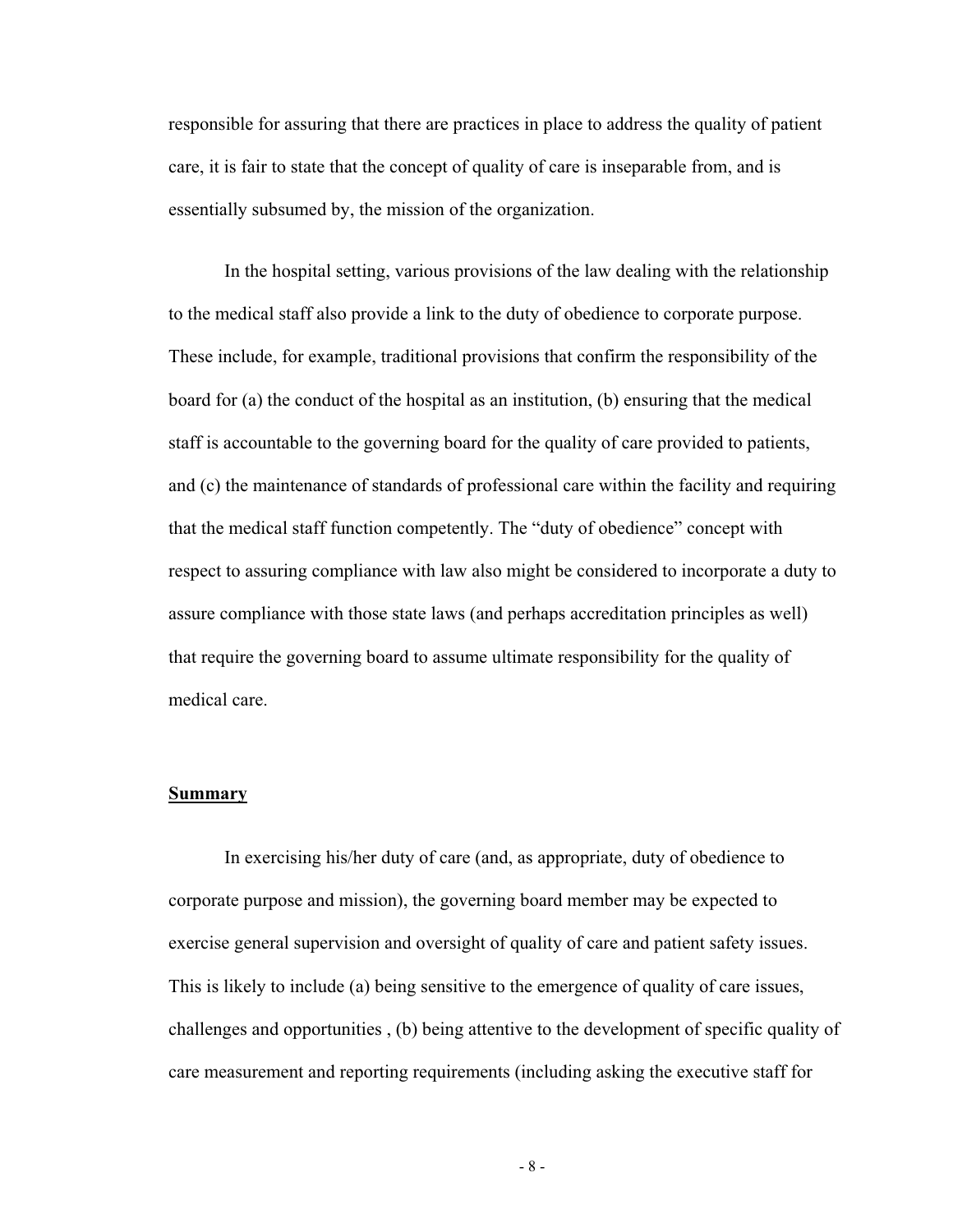periodic education), and (c) requesting periodic updates from the executive staff on organizational quality of care initiatives and how the organization intends to address legal issues associated with those initiatives. Board members are expected to make reasonable further inquiry when concerns are aroused or should be aroused. These expectations increasingly are becoming more significant with the increased attention to quality of care issues from policy makers, providers and practitioners, payors and regulators. Board members must be, and must be perceived as, responsive to this changing environment.

### **III. Defining Quality of Care and the Critical Need to Implement Quality Initiatives**

"The American health care delivery system is in need of fundamental change. Many patients, doctors, nurses and health care leaders are concerned that the care delivered is not, essentially, the care we should receive … Quality problems are everywhere affecting many patients. Between the healthcare we have and the care we could have lies not just a gap, but a chasm." $\frac{8}{3}$ 

In Crossing the Quality Chasm, the Institute of Medicine (IOM) provided a sixpart definition of health care quality that has become the recognized standard. According to the IOM, health care should be: *safe* – avoiding injuries to patients from the care that is intended to help them; *effective* – providing services based on scientific knowledge to all who could benefit and refraining from providing services to those not likely to benefit (avoiding underuse and overuse, respectively); *patient-centered* – providing care that is respectful of and responsive to individual patient preferences, needs, and values and

<sup>&</sup>lt;sup>8</sup> Crossing the Quality Chasm, Institute of Medicine, 2001, p.1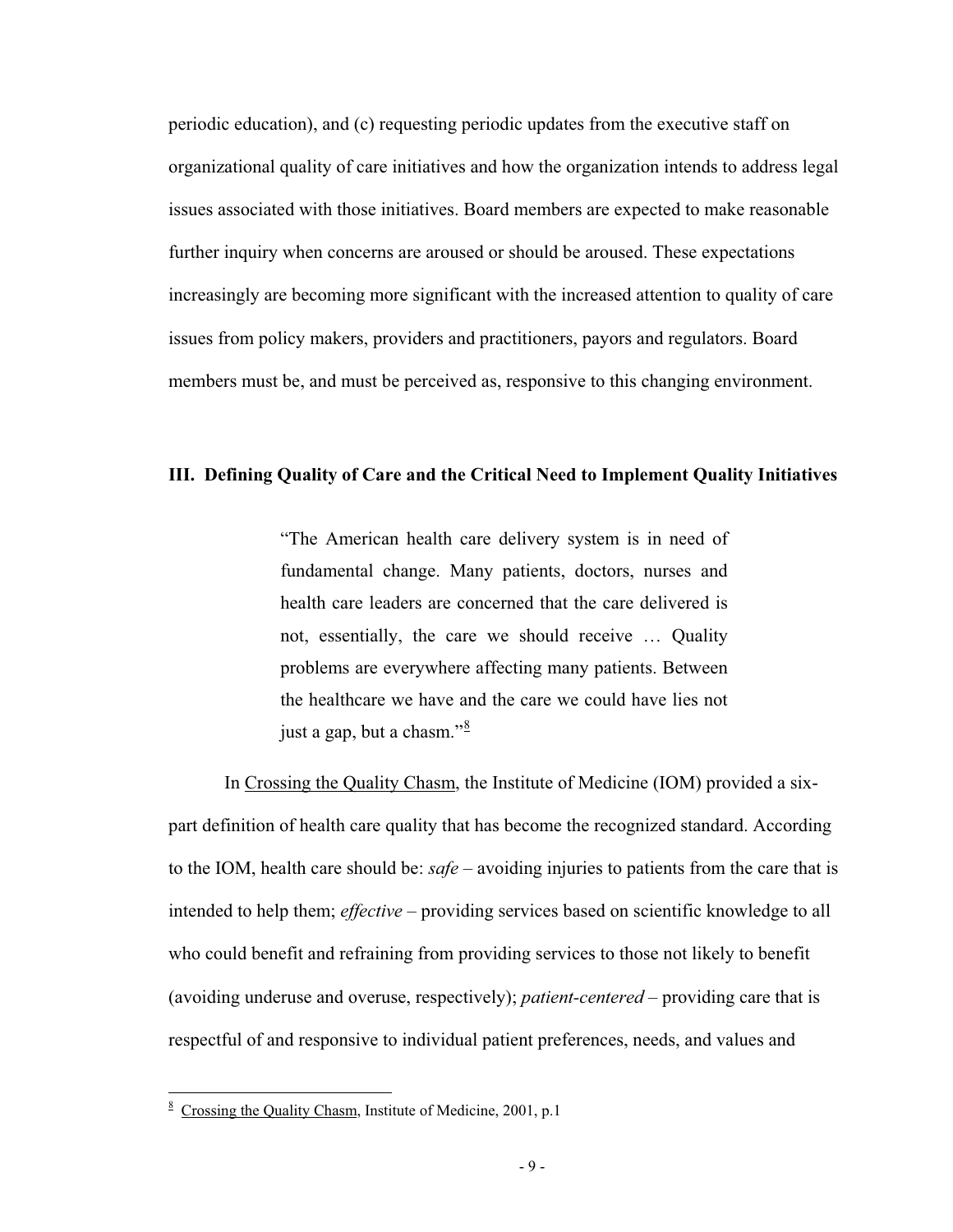ensuring that patient values guide all clinical decisions; *timely* – reducing waits and sometimes harmful delays for both those who received and those who give care; *efficient* – avoiding waste, including waste of equipment, supplies, ideas, and energy; and *equitable* – providing care that does not vary in quality because of personal characteristics such as gender, ethnicity, geographic location, and socio-economic status.<sup>9</sup> Because this definition of quality increasingly is being adopted by payers, providers and regulators, health care organizations and their boards will need to be mindful of its implications.

The U.S. healthcare system is at a challenging point in its history. It is, for many important historical reasons, a mixed public-private system, and there is no foreseeable dynamic on the horizon suggesting a major change to this reality. The healthcare system also arguably is driving the U.S. economy. A recent federal forecast predicts that over the next decade, U.S. healthcare spending will double from today's level to \$4.1 trillion and will represent 20% of the gross domestic product.<sup>10</sup> We have a healthcare system that is extraordinarily advanced, yet is inefficient, uneven and too often unsafe. A consensus is forming that improvement in the system will require better collaboration and cooperation among independent providers, payors and purchasers, more integrated care and better aligned incentives. Such collaboration and cooperation inevitably will raise legal compliance issues that health care organization boards of directors will need to understand in exercising their oversight function.

 $<sup>9</sup>$  Id. at 6.</sup>

 $10$  "Health Care Spending Projected to Pass \$4 Trillion Mark by 2016," Health Affairs, February 21, 2007.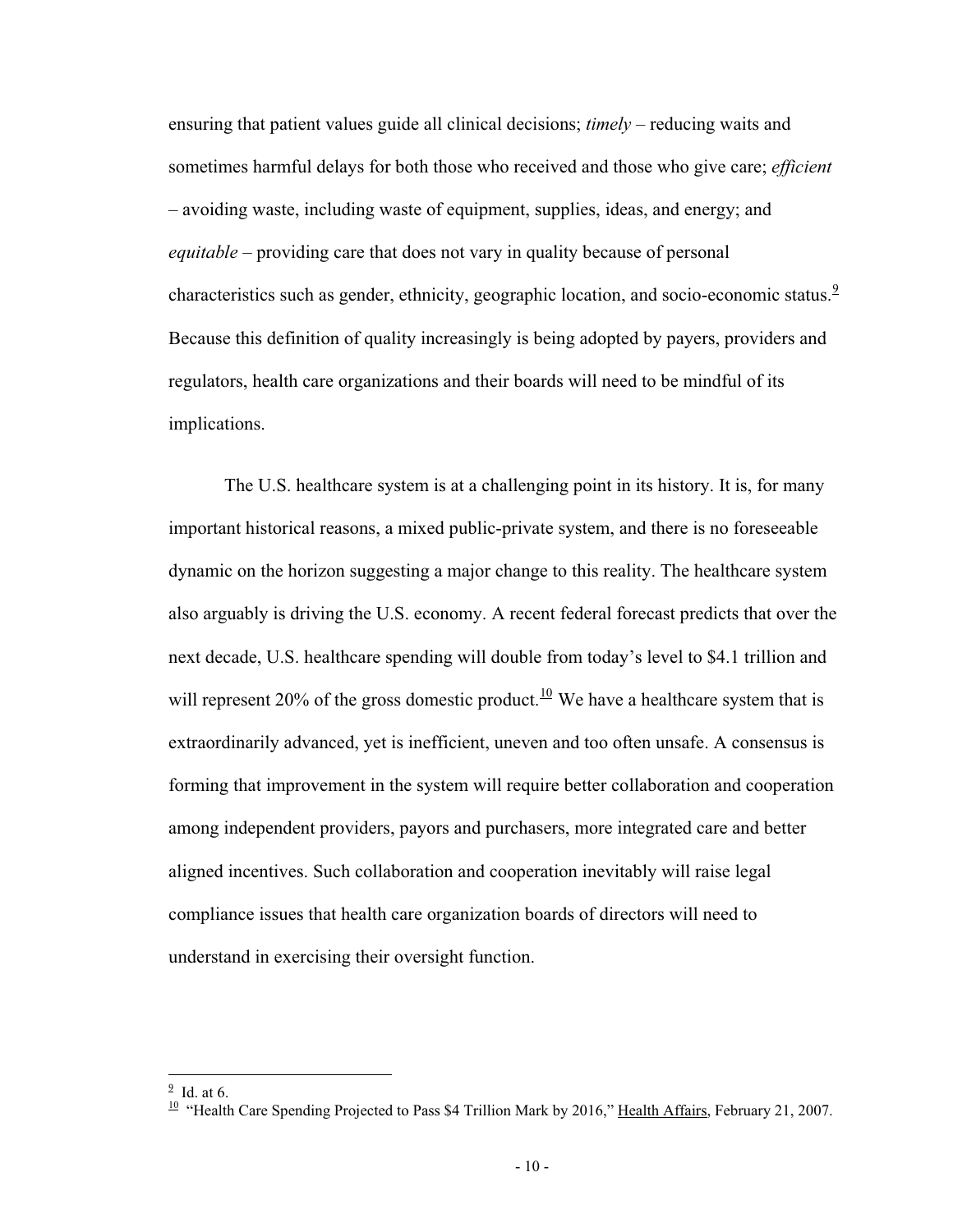A scorecard on the U.S. healthcare system developed by the Commonwealth Fund in 2006 showed the following results, among others: $\frac{11}{11}$ 

- For 37 key indicators for five health care system dimensions (quality, access, equity, outcomes and efficiencies), the overall U.S. score was 66 out of a possible 100.
- Efficiency was the single worst score among the five dimensions. For example, in  $2000/2001$ , the U.S. ranked  $16<sup>th</sup>$  out of 20 countries in use of electronic health records.
- The U.S. is the worldwide leader in costs.
- The U.S. scored  $15<sup>th</sup>$  out of 19 countries in mortality attributable to health care services.
- Basic tools (*i.e.,* Health IT) are missing to track patients through their lives.
- We do poorly at transition stages -- hospital readmission rates from nursing homes are high; our reimbursement system encourages "churning."
- Improving performance in key areas would save 100,000 to 150,000 lives and \$50 billion to \$100 billion annually.

 $11$  The Commonwealth Fund Commission on a High Performance Health System, "Why Not the Best? Results from a National Scorecard on U.S. Health System Performance," The Commonwealth Fund, September 2006.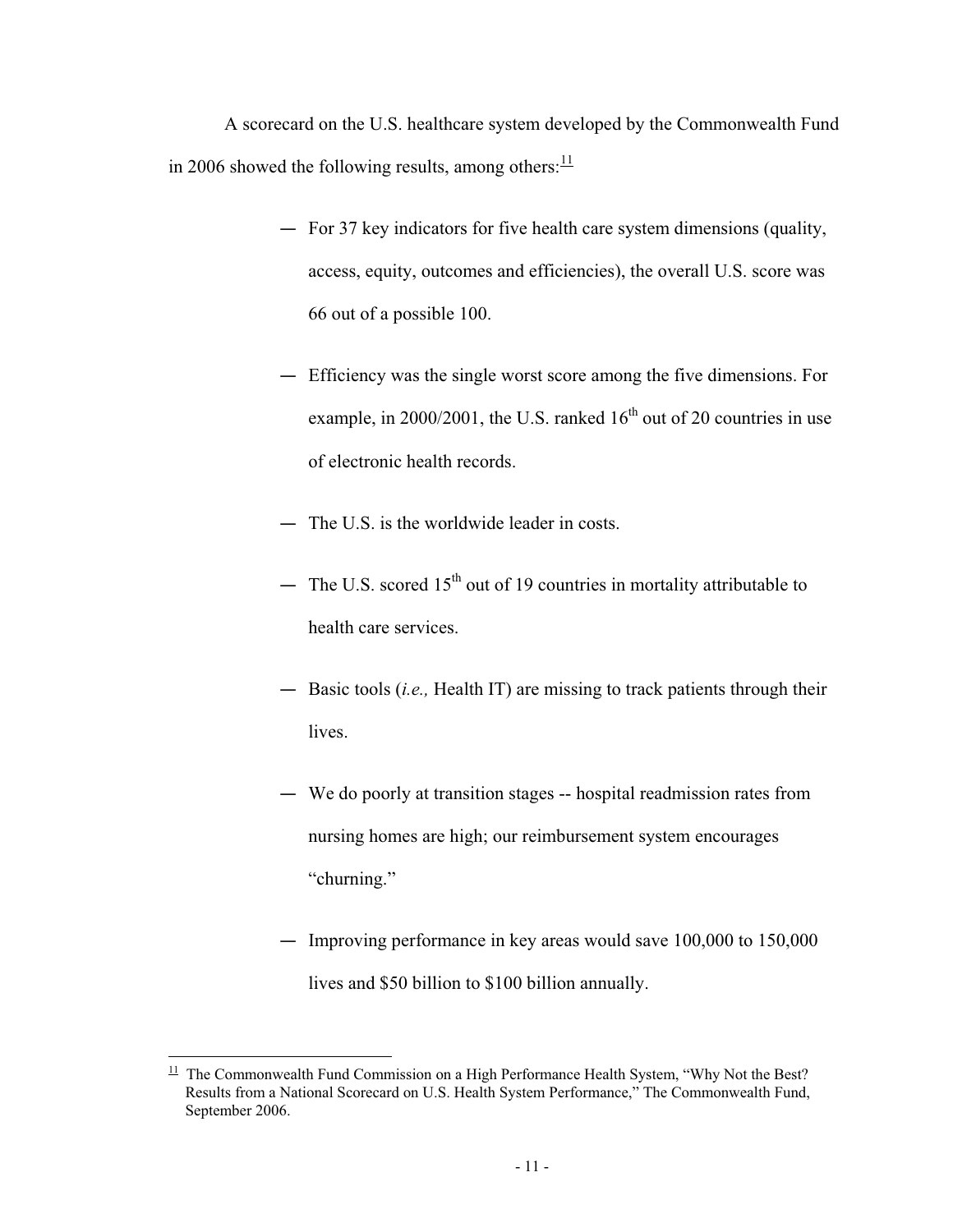The report makes several key recommendations. The U.S. should expand health insurance coverage; implement major quality and safety improvements; work toward a more organized delivery system that emphasizes primary and preventive care that is patient-centered; increase transparency and reporting on quality and costs; reward performance for quality and efficiency; expand the use of interoperable information technology; and encourage collaboration among stakeholders.

In a similar vein, the IOM recently stated in one of several follow-up reports to Crossing the Quality Chasm that the Medicare payment system does not reward efficiency and provides few disincentives for overuse, underuse or misuse of care.<sup>12</sup> Furthermore, the IOM proposed that incentives should encourage delivery of high-quality care efficiently, require providers to assume shared accountability for transitions between care settings and require coordination of care for patients with chronic disease.

We are entering a new era of thinking about health care quality and collaboration among health care providers. Numerous new measures of health care quality are becoming public every day. Purchasers, payors, state governments, the Joint Commission and others are requiring reporting, particularly by hospitals, of outcomes pursuant to such measures. Pay-for-performance programs are becoming common among both public and private payors. A new generation of "gainsharing" proposals and demonstrations are emerging. In late February 2007, HHS Secretary Leavitt unveiled a new qualityimprovement plan, called "Value Exchanges," that would establish local quality-

 $12$  Rewarding Provider Performance: Aligning Incentives in Medicine, Institute of Medicine, 2007.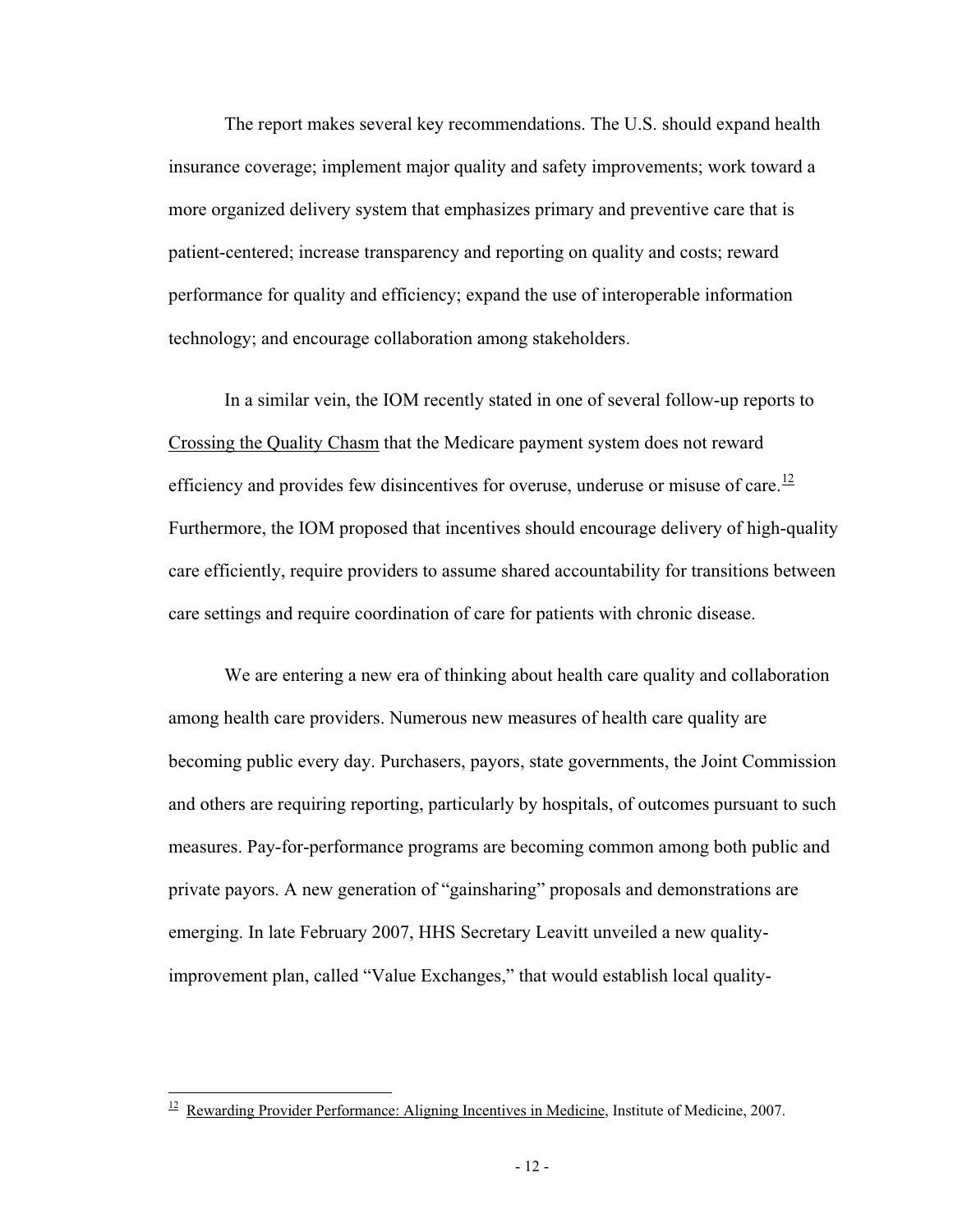improvement collaborations with an eye toward a national link-up in a few years.<sup>13</sup> All of this puts increasing focus and scrutiny on health care organizations, and their boards of directors, in connection with the quality issue. Indeed, the National Quality Forum, perhaps the most well known source of nationally approved quality measures, has issued a paper entitled "Hospital Governing Boards and Quality of Care: A Call to Responsibility." $\frac{14}{1}$ 

Perhaps one of the most critical -- and often misunderstood -- components of health care quality is the relationship between overall quality and cost efficiency. Increasingly, it is becoming more widely understood that quality and efficiency are complementary, not contradictory, elements of an effective health care system. Efficiency, by definition, means avoidance of unnecessary, and often harmful, care. As Don Berwick, a recognized national quality expert, stated in Health Affairs in 2005: "Right from the start it has been one of the great illusions in the reign of quality that quality and cost go in opposite directions. There remains very little evidence of that." $\frac{15}{15}$ 

Because it is coming from the federal government, state government and private purchasers and payors, the emphasis on collaborative arrangements and cooperation in care giving across independent providers, aggregate payment pools and aligned incentives will require providers to look for legal ways to collaborate and, indeed, align incentives through new financial relationships. In particular, innovative hospitalphysician financial relationships, including a variety of formal and informal partnering

 $\frac{13}{13}$  Press Release, United States Department of Health & Human Services, HHS Secretary Leavitt Unveils Plan for "Value Exchanges" to Report on Health Care Quality and Cost at Local Level (February 28, 2007).

 $14$  "Hospital Governing Boards and Quality of Care: A Call to Responsibility," The National Quality Forum, December 2, 2004.

 $15$  Robert Galvin, "'A Deficiency of Will and Ambition': A Conversation with Donald Berwick," Health Affairs *Web Exclusive*, January 12, 2005.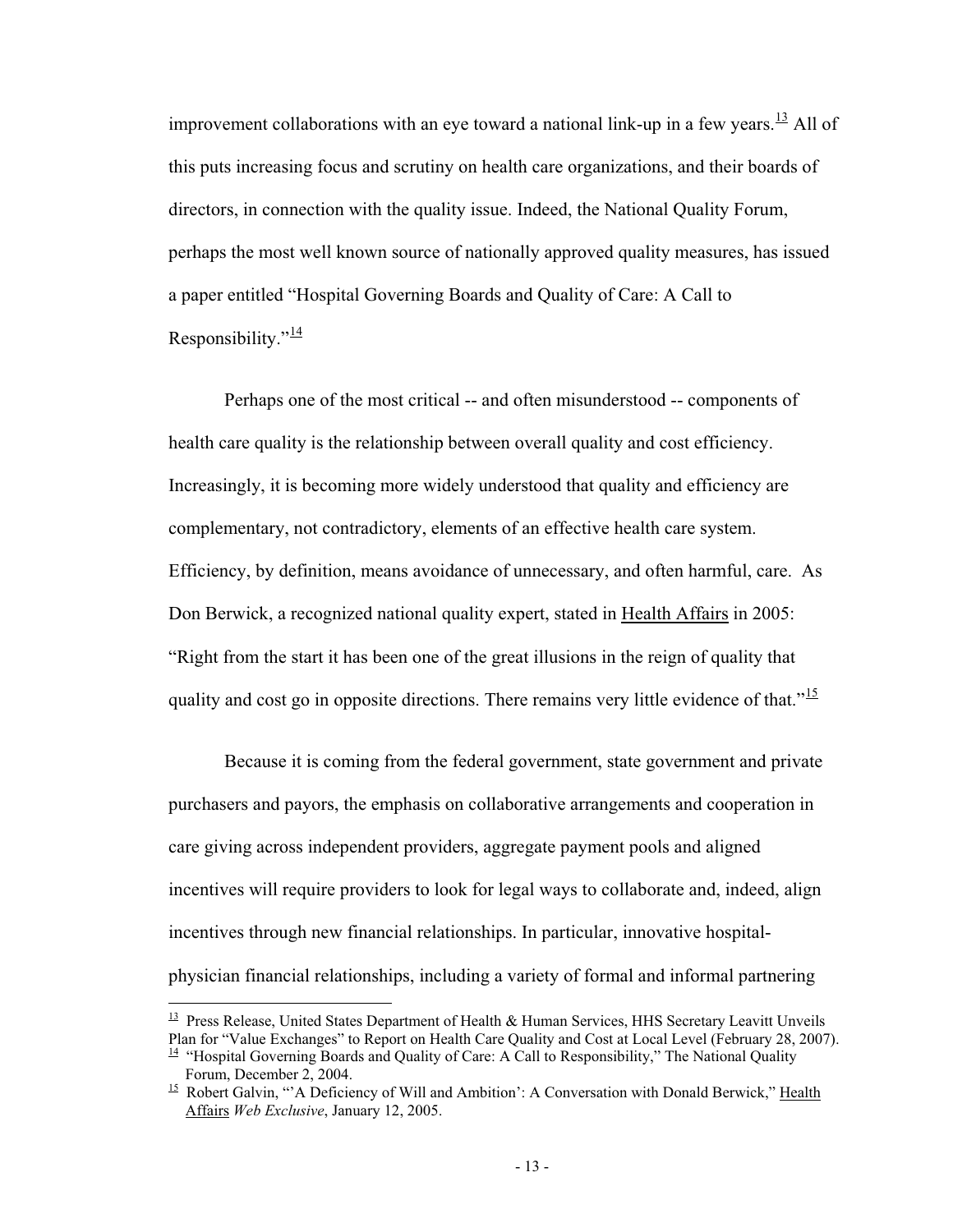arrangements, are critical to the achievement of all six of the aims set forth in Crossing the Quality Chasm. Examples include pay-for-performance demonstrations, gainsharing initiatives, electronic health record implementation efforts, outpatient care centers, service line joint ventures and management and leasing arrangements.

Evidence-based medicine reasonably can define proper use and increasingly is relied upon to do so. It is expected that the public sector will continue to seek to balance its role as both purchaser and regulator in the search for quality improvement in health care. The private sector at times may have to initiate change before the payment system and regulations catch up, but the rewards are potentially very high -- in terms of organizational success as well as social benefit. At the same time, however, legal compliance issues likely will arise in connection with efforts to implement these changes. Health care organizations, with oversight by their boards of directors, will be required in this regard to be mindful of the anti-kickback statute, the physician self-referral (Stark) law, civil money penalty statutes, the Health Insurance Portability and Accountability Act (HIPAA), and antitrust law, among other legal areas.

There is an opportunity for the best performers in the industry to create profound change -- and then open up these best practices through transparency of data and the promotion of collaboration to spread change. Health care boards of directors have the unique opportunity to take leadership in implementing quality systems that will advance their organization's mission and the nation's health. They also have the responsibility to do so in a legally compliant manner.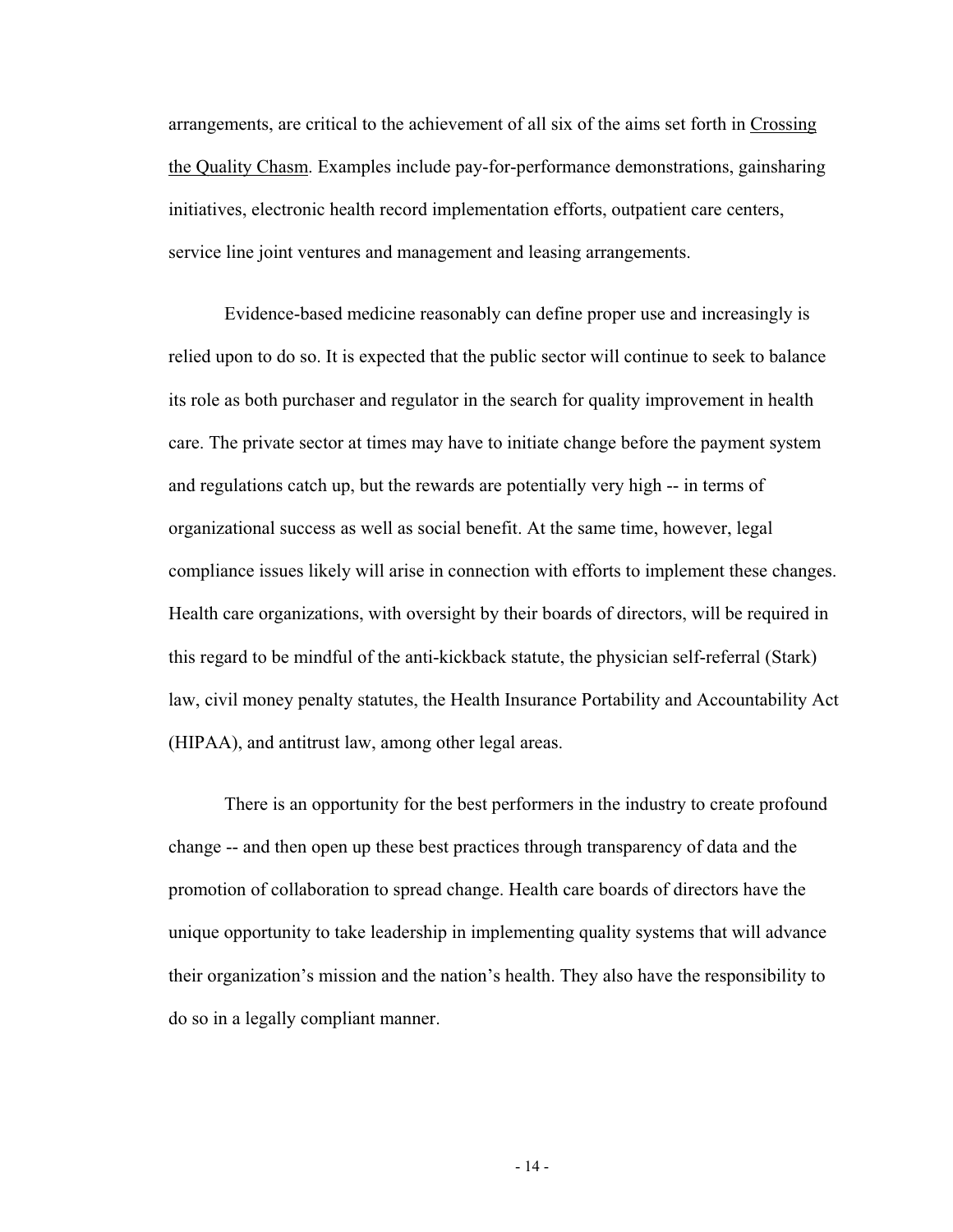#### **IV. The Government's Role in Enforcing Health Care Quality**

An extensive federal and state regulatory scheme governs the care delivered by health care providers. Designed to promote quality of care, these standards provide a baseline for assessing the level of care provided to the patient and, as discussed previously, increasingly determine the health care provider's reimbursement. For example, Medicare and Medicaid conditions of participation require hospitals to monitor quality through credentialing of medical staff and maintaining effective quality assessment and performance improvement programs. These conditions of participation specify that the medical staff is accountable to a hospital's governing body for the quality of care provided to patients. Long-term care providers must meet specific quality of care standards, undergo state surveys, and pass state certifications to participate in government programs. The regulatory framework includes a range of progressive administrative sanctions, including heightened oversight and monetary penalties that may be imposed against providers that fail to comply with the regulatory requirements.

In addition to these administrative remedies, the government enforcement authorities are increasingly focusing on the quality of care provided to beneficiaries of the federal health care programs. The OIG, the U.S. Department of Justice, and state Attorneys General are working collaboratively with the health care regulatory agencies to address the provision of substandard care by individuals and institutions. Sanctions may range from monetary penalties to exclusion from federal and state health care programs and even incarceration for the most serious offenses. For example, a health care provider can be subject to exclusion from the federal health care programs if it provides medically

- 15 -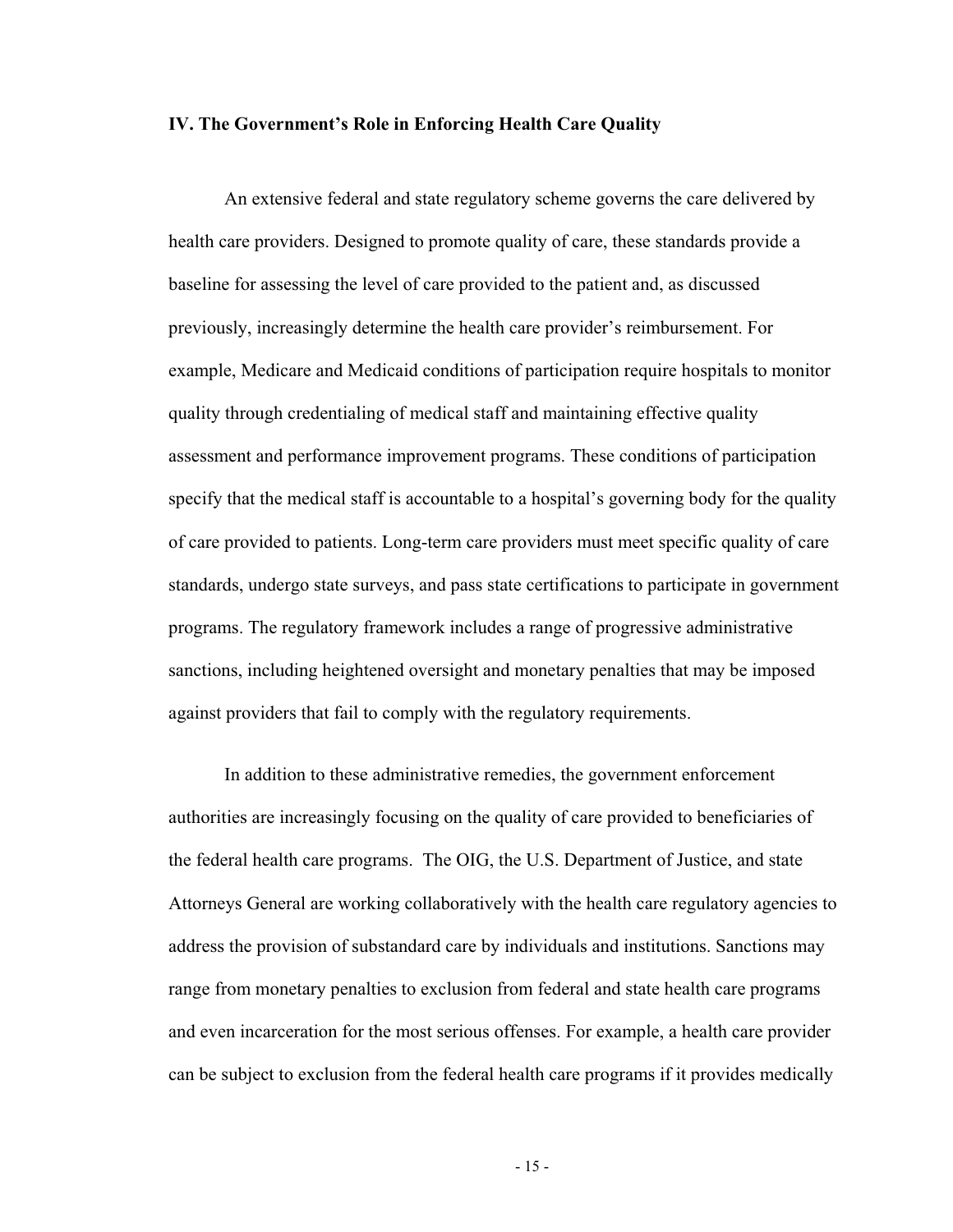unnecessary services or services that fail to meet professionally recognized standards of care. Even individuals who are not direct care providers, such as hospital administrators and nursing home owners, may be subject to exclusion if they cause others to provide substandard care. Consequently, all levels of a health care organization, from the direct caregiver to the governing body of an institutional provider, could face liability for failing to meet the quality of care obligations applicable to government program providers.

As part of these enforcement efforts, authorities are closely evaluating qualityreporting data. For example, government authorities are increasingly scrutinizing quality data submitted by health care providers to identify inconsistencies and evidence of ongoing quality problems that providers fail to address. Sources of quality reporting data include, for example, the hospital quality data for annual payment update, physician quality reporting data reported to CMS, medical error and "sentinel event" data reported to the Joint Commission, and quality reporting required under state law. The accuracy of the data submitted to government agencies and third party payors is vital. In addition to relying on such information for monitoring quality and patient safety issues, the federal health care programs increasingly use this data for determining reimbursement, as in the case of the Minimum Data Set in the nursing home setting. Consequently, inaccurate reporting of quality data could result in the misrepresentation of the status of patients and residents, the submission of false claims, and potential enforcement action. As authorities continue to scrutinize quality reporting data, boards will benefit from ensuring that structures and processes exist within their institution to carefully scrub this data for accuracy and address potential quality of care issues.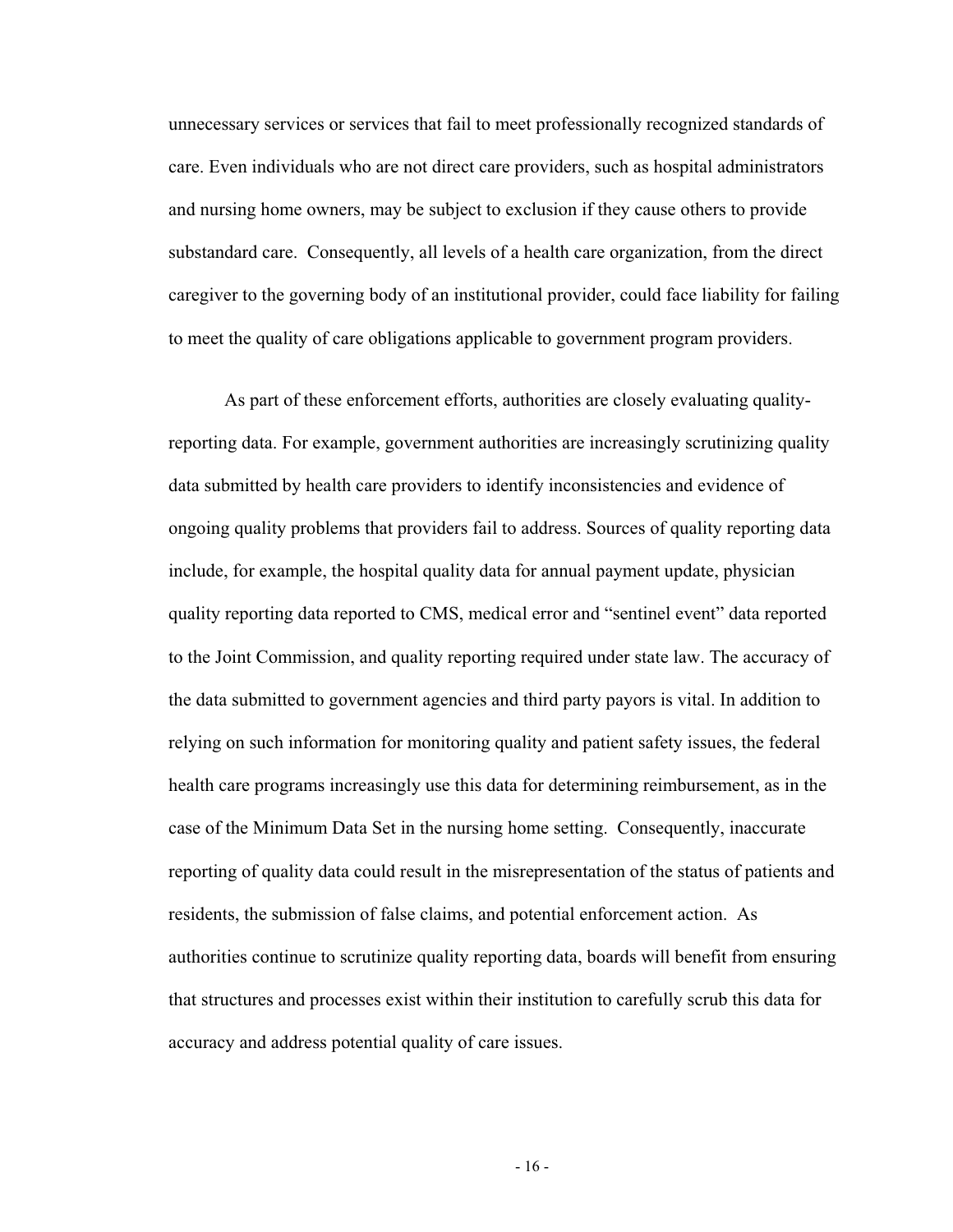To evaluate the potential risk to the organization, it is important that board members understand the theories of liability relied upon by the government. The predominant criminal and civil fraud theories -- medically unnecessary services and "failure of care" -- rely on the submission of a claim for reimbursement to the government to establish jurisdiction over the provider. Medicare and Medicaid only cover costs that are reasonable and necessary for the diagnosis or treatment of illness or injury. When medically unnecessary services are provided, the patient is unnecessarily exposed to risks of a medical procedure and the federal health care programs incur needless costs. Hospitals have been subject to prosecution under this theory. For example, a grand jury indicted a Michigan hospital based on its failure properly to investigate medically unnecessary pain management procedures performed by a physician on its medical staff. In another case, a California hospital recently paid \$59.5 million to settle civil False Claims Act allegations that the hospital inadequately performed credentialing and peer review of cardiologists on its staff who performed medically unnecessary invasive cardiac procedures.

The second theory of liability involves the provision of care that is so deficient that it amounts to no care at all. This theory derives from the concept commonly applied in the financial fraud context, which subjects providers to liability for billing government programs for services that were not actually rendered. These cases frequently involve providers, such as nursing homes, that receive "per diem" payments for providing all necessary treatment to patients. For example, a Colorado rehabilitation center entered into a \$1.9 million civil False Claims Act settlement to resolve allegations that it provided worthless services to patients, resulting from systemic understaffing at the

- 17 -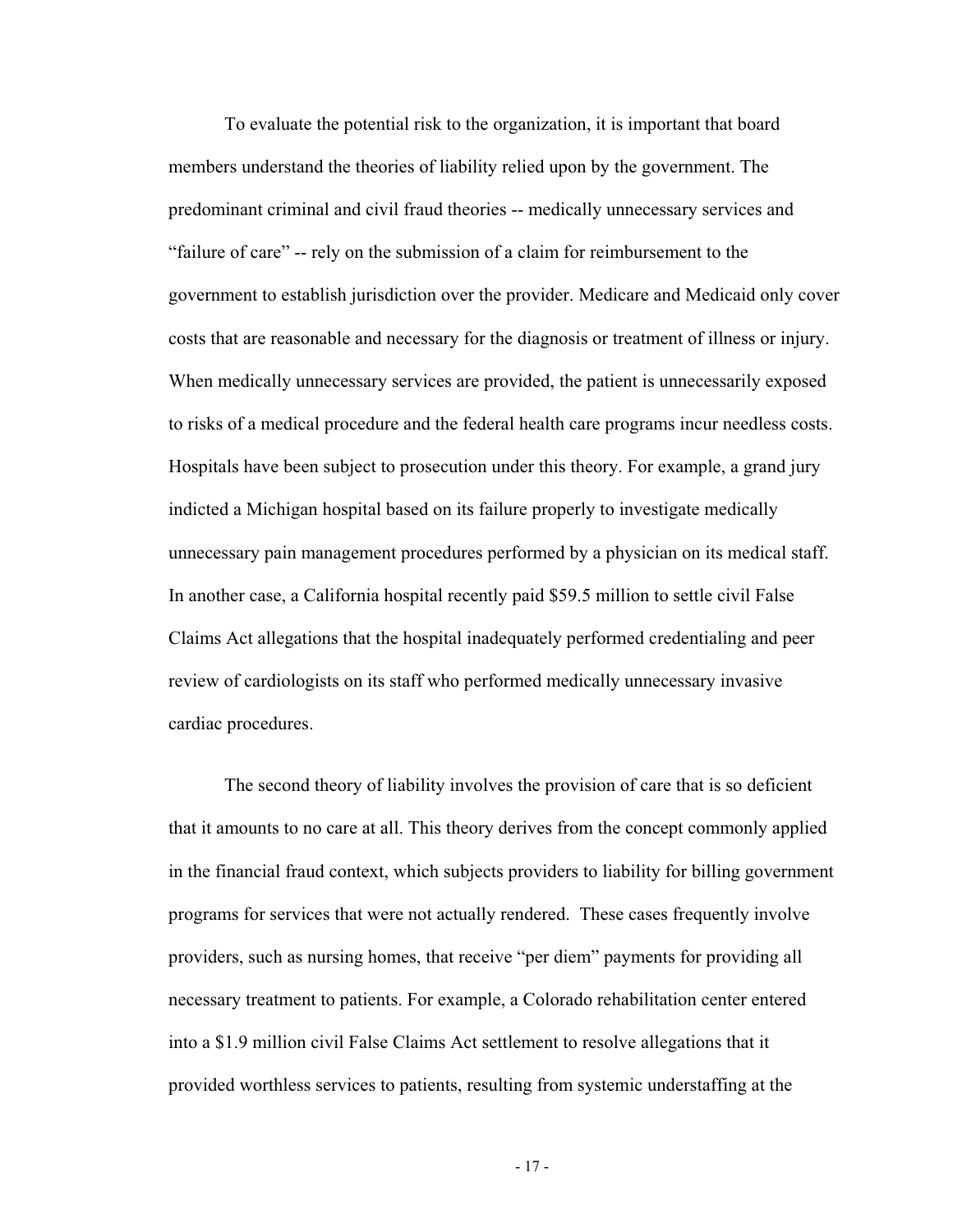facility, where deficient services and abuse caused six patient deaths. Federal prosecutors in Missouri charged a long-term care facility management company, its CEO, and three nursing homes with conspiracy and health care fraud based on the contention that the defendants imposed budgetary constraints that they knew or should have known would prevent facilities from providing adequate care to residents. The CEO was sentenced to pay \$29,000 in criminal fines and to serve an 18-month period of incarceration. The management company and nursing homes were each sentenced to pay \$182,250 in criminal fines. In a related civil case, the defendants paid \$1.25 million to resolve False Claims Act allegations, and agreed to be excluded from Federal health care programs.

This fraud theory also is applied in cases involving violations of regulatory requirements related to quality of care. For example, a Pennsylvania hospital entered into a \$200,000 civil False Claims Act settlement to resolve substandard care allegations related to the improper use of restraints.

In addition to substantial civil penalties and criminal fines, health care providers that systematically fail to provide care of an acceptable quality can be excluded from federal health care programs, meaning Medicare and Medicaid will not pay for items or services furnished by the provider. The provision of care that fails to meet accepted standards of care is an enforcement priority for OIG, which is actively pursuing these cases under administrative sanction authorities that explicitly address quality of care. OIG can impose exclusion from the federal health care programs against anyone who furnishes or causes to be furnished medically unnecessary services or services that fail to

- 18 -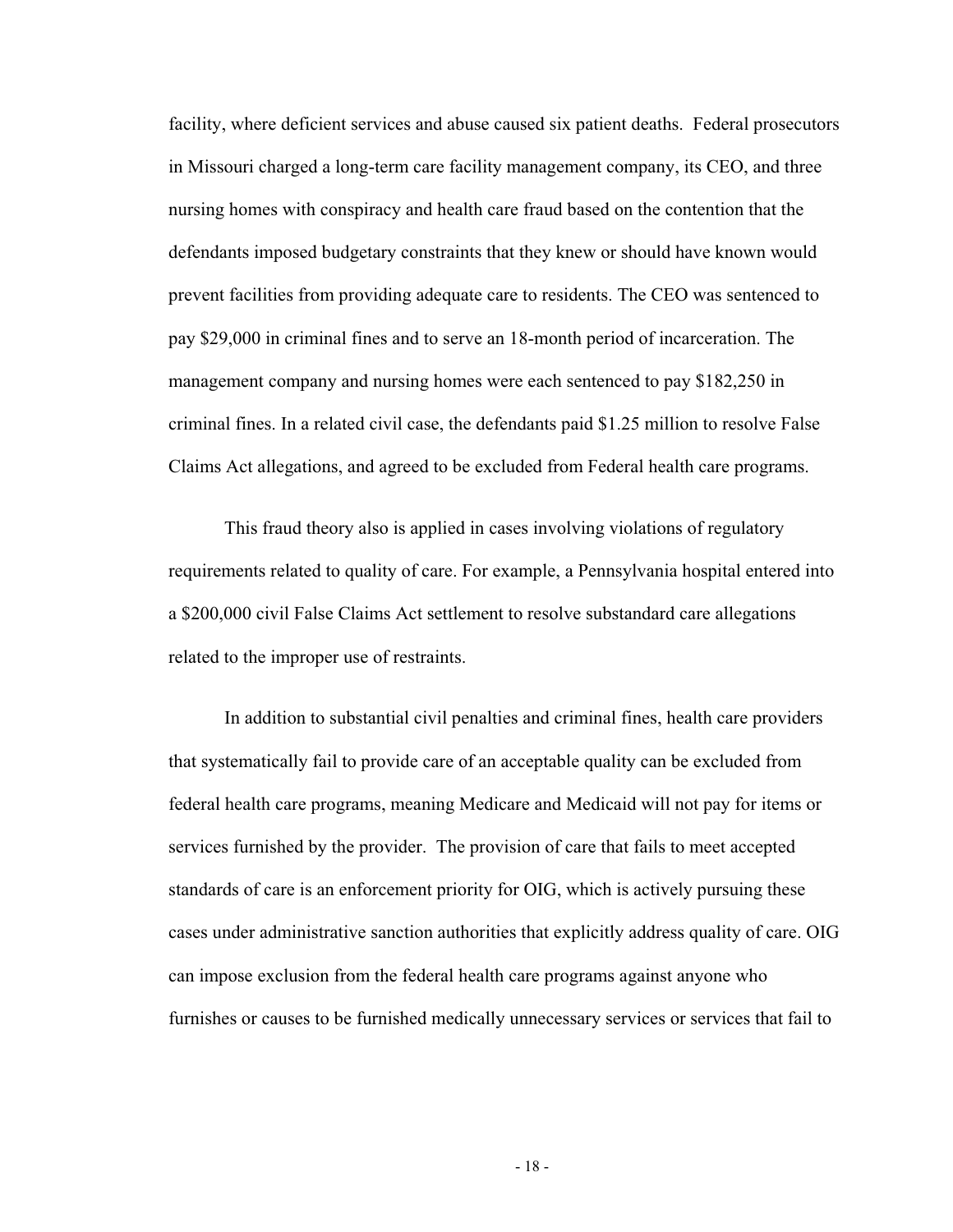meet professionally recognized standards of health care.<sup>16</sup> Additionally, OIG is required by law to exclude anyone convicted of patient neglect or abuse.<sup>17</sup>

As part of global settlements of civil health care fraud matters, OIG may negotiate a waiver of the permissive exclusion in exchange for a provider's agreement to enter into a corporate integrity agreement (CIA). In cases involving substandard care, these agreements can involve comprehensive monitoring provisions designed to assess the provider's internal quality improvement infrastructure. Currently, thirteen nursing homes and psychiatric facilities, including eight regional and national chains, are under quality of care CIAs. A list of the health care providers currently subject to CIAs is found at OIG's website, http://oig.hhs.gov/fraud/cias.html.

A CIA also might entail board-level obligations to help ensure that the organization embraces a commitment to the delivery of quality care. For example, the Tenet Healthcare Corporation board of directors has specific obligations under the organization's current CIA. OIG has required the board to (1) review and oversee the performance of the compliance staff, (2) annually review the effectiveness of the compliance program, (3) engage an independent compliance consultant to assist the board in its review and oversight of Tenet's compliance activities, and (4) submit to OIG a resolution summarizing its review of Tenet's compliance with the CIA and federal health care program requirements. These obligations reflect a growing recognition of the critical role that boards of directors play in ensuring that their organizations promote quality,

 $^{16}$  42 U.S.C. §1320a-7(b)(6)(B).

 $^{17}$  42 U.S.C. §1320a-7(a)(2).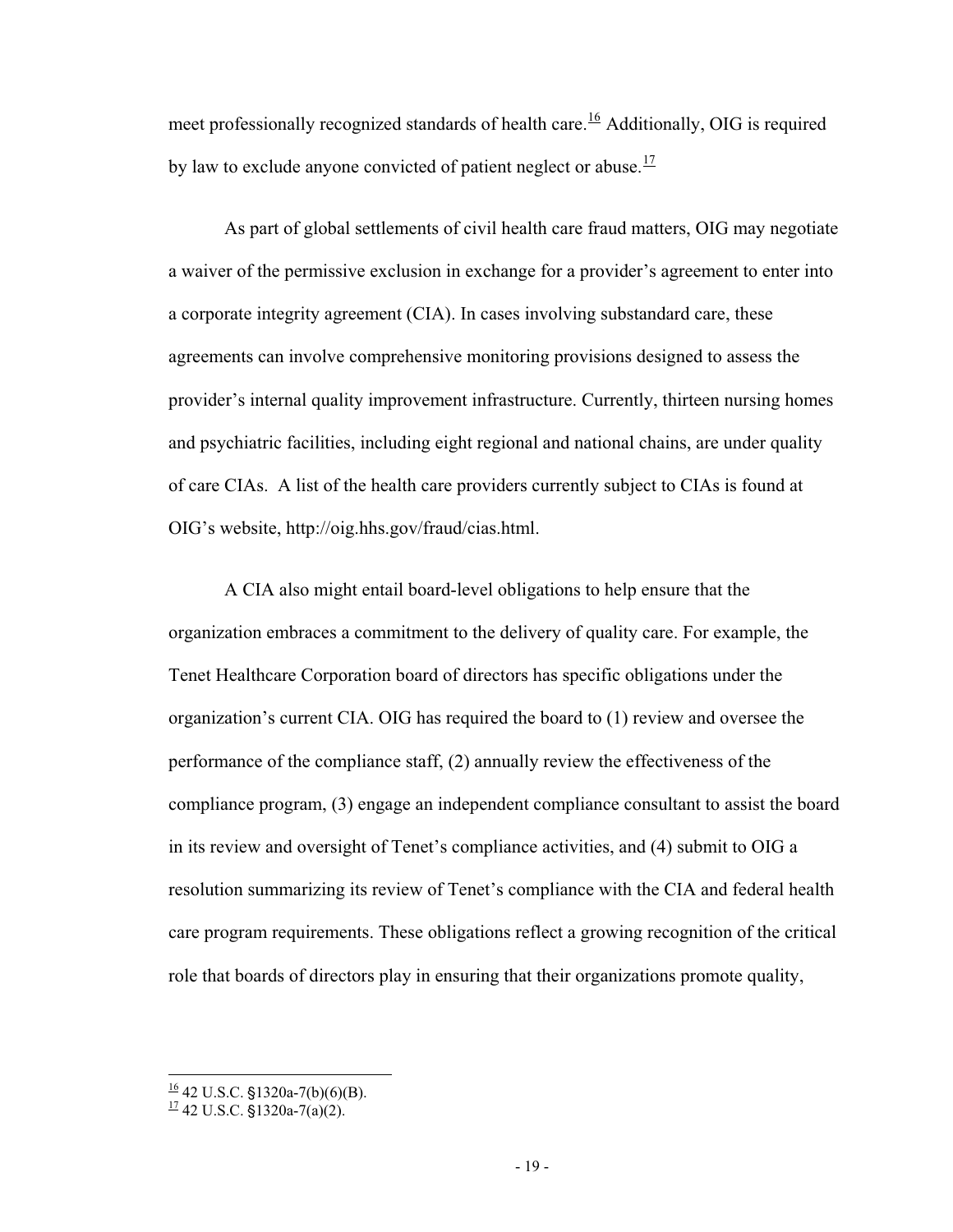ensure patient safety, and are in compliance with the obligations of government health care programs.

### **V. Health Care Board Fiduciary Duty and Quality**

Health care is unique in representing both a social good and an economic commodity. Boards of directors of health care organizations always have been called upon to see that their organizations approach those realities in concert, not in competition, with each other. These boards understand that the quality of the products and services their organizations provide can have life or death implications. Health care organizations generally view themselves as mission-driven and health care quality is a key component of that mission.

Yet, the Institute of Medicine's recognition in 1999 that medical errors lead to as many as 100,000 deaths per year served as a wake-up call. Evolving evidence and research into best practices and outcomes measures has provided the impetus to today's rapidly growing "quality movement," which is triggering a whole variety of mandatory and voluntary activities by health care organizations to improve quality and reduce costs.

These new programs, possibilities and requirements raise the stakes for health care organizations, both financially and legally. Poor quality and value -- or the failure to demonstrate good quality and value -- increasingly may affect the viability of health care providers, products manufacturers and others. Law enforcement agencies are increasing their scrutiny of providers that deliver substandard care to federal health care beneficiaries. On the other hand, demonstrated quality and value likely will have a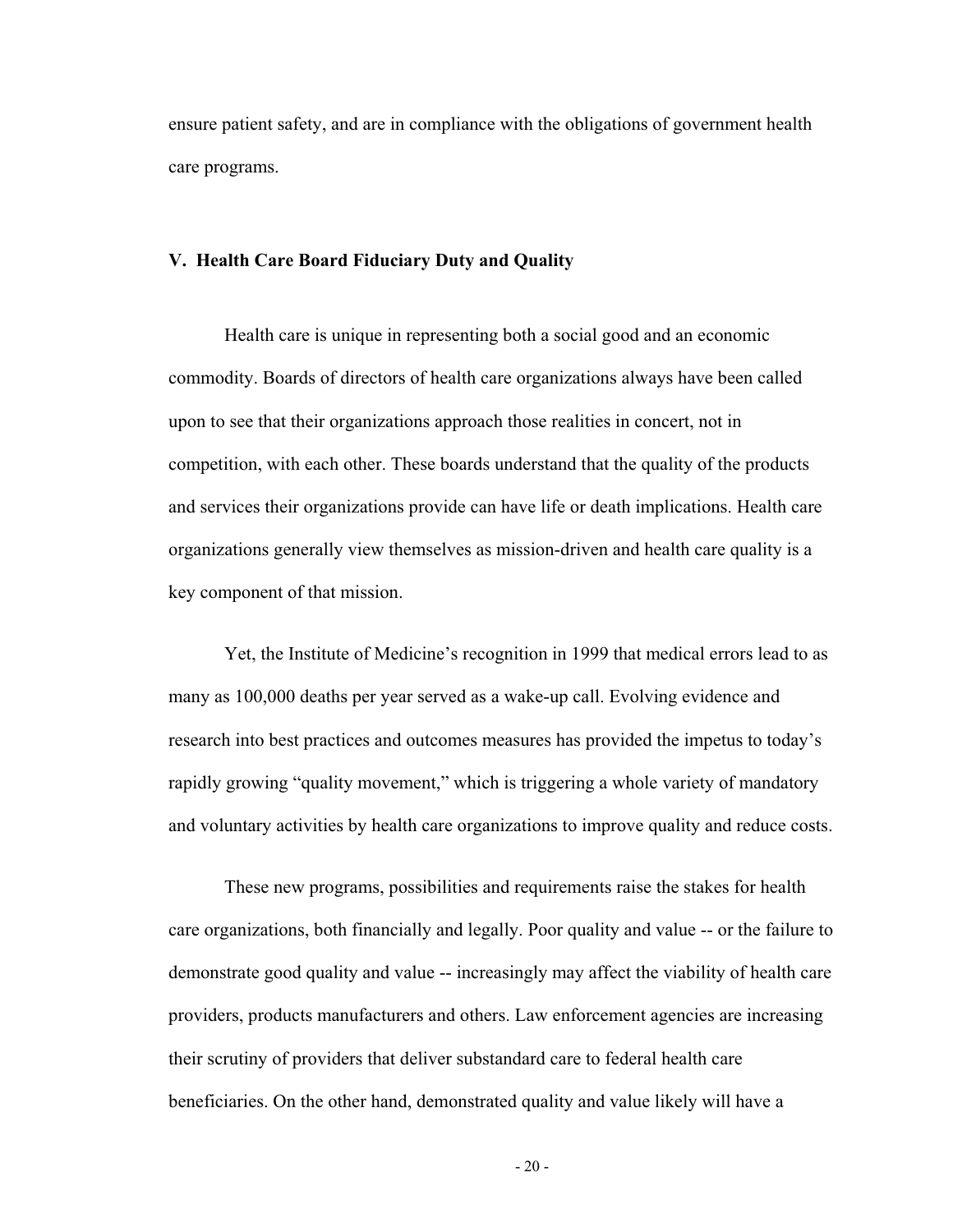positive mission as well as financial effect. Accurate measurement and reporting - indeed, effective compliance with a completely new set of obligations -- will be required.

Directors will need to understand this evolving reality and, if they have not already done so, elevate quality -- as newly defined -- to the same level of fiduciary obligation that financial viability and regulatory compliance currently constitute. The next section of this resource provides directors with certain questions that may assist them in exercising their oversight responsibilities in this increasingly important area.

#### **VI. Suggested Questions for Directors**

Boards of Directors can play a critical role in advancing the clinical improvement initiatives in their organizations. To realize its full potential, a board needs to develop an understanding of the relevant quality and patient safety issues and then focus on performance goals that drive the organization to provide the best quality and most efficient care. The following series of suggested questions may be helpful as the board examines the scope and operation of the organization's quality and safety initiatives.

**1.** *What are the goals of the organization's quality improvement program? What metrics and benchmarks are used to measure progress towards each of these performance goals? How is each goal specifically linked to management accountability?*

There are a growing number of national public and private initiatives directed at promoting quality of care, patient safety and the corresponding reduction in medical errors. These initiatives rely on clinical care benchmarks to facilitate oversight and

- 21 -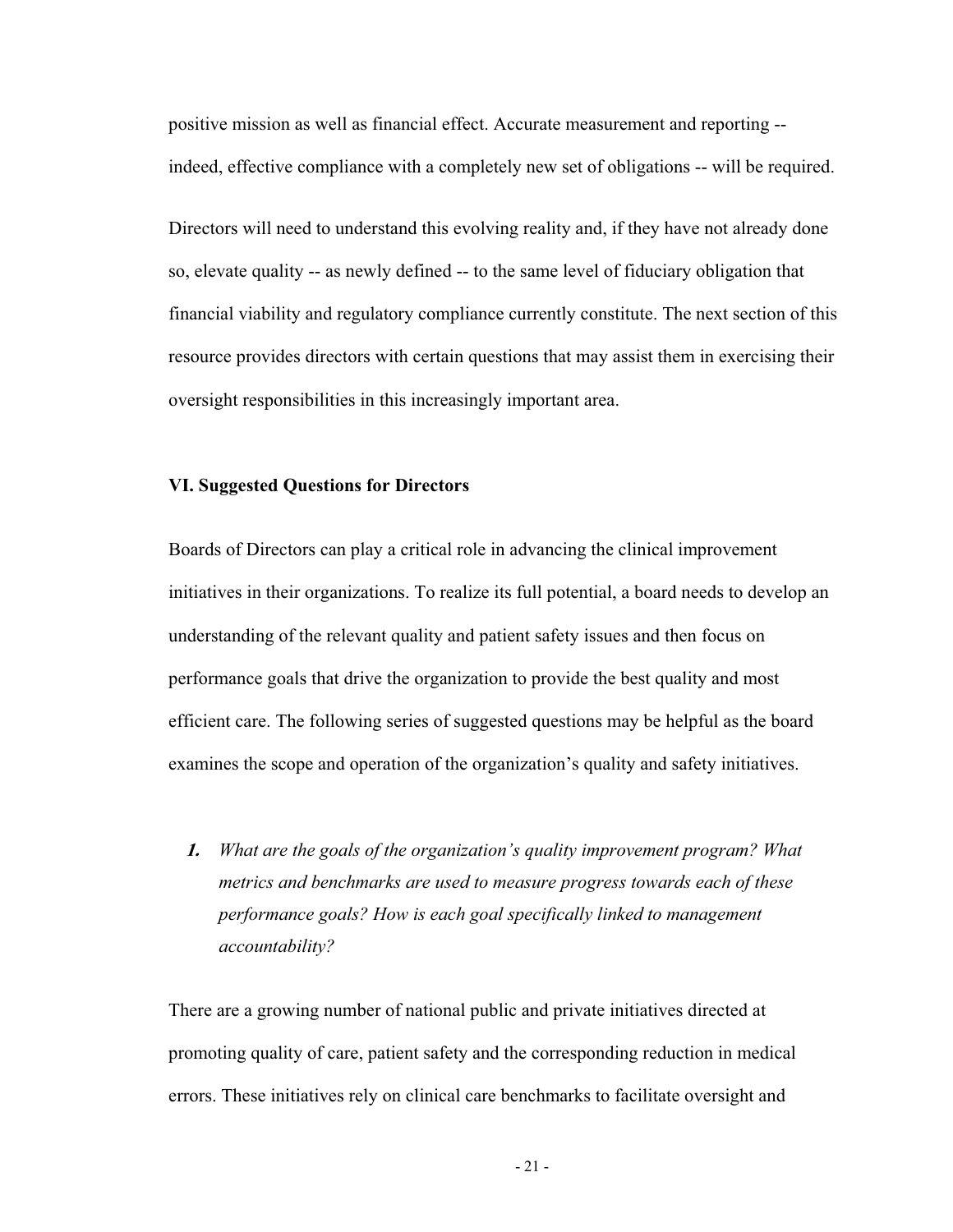promote improved quality outcomes. Such benchmarks, used in conjunction with industry-wide reported data, can provide a context for creating quality of care goals, aligning organizational incentives and providing a framework for management's reports to the board. Once these parameters are defined, the board can more readily hold management accountable for meeting the organization's quality performance goals.

**2.** *How does the organization measure and improve the quality of patient/resident care? Who are the key management and clinical leaders responsible for these quality and safety programs?* 

As a threshold matter, the board may wish to confirm its understanding of the structures and processes the organization relies upon to oversee and improve clinical quality and patient safety. Only after it has a complete understanding of how the organization's quality assurance functions operate can the board evaluate the breadth and effectiveness of a quality improvement program. The organizational assessment also can provide a common basis from which management and the board can evaluate these processes against current and emerging regulatory requirements.

**3.** *How are the organization's quality assessment and improvement processes integrated into overall corporate policies and operations? Are clinical quality standards supported by operational policies? How does management implement and enforce these policies? What internal controls exist to monitor and report on quality metrics?* 

Consistent with the fundamental fiduciary responsibility of oversight, the board has responsibility for institutional policies and procedures relative to quality of care.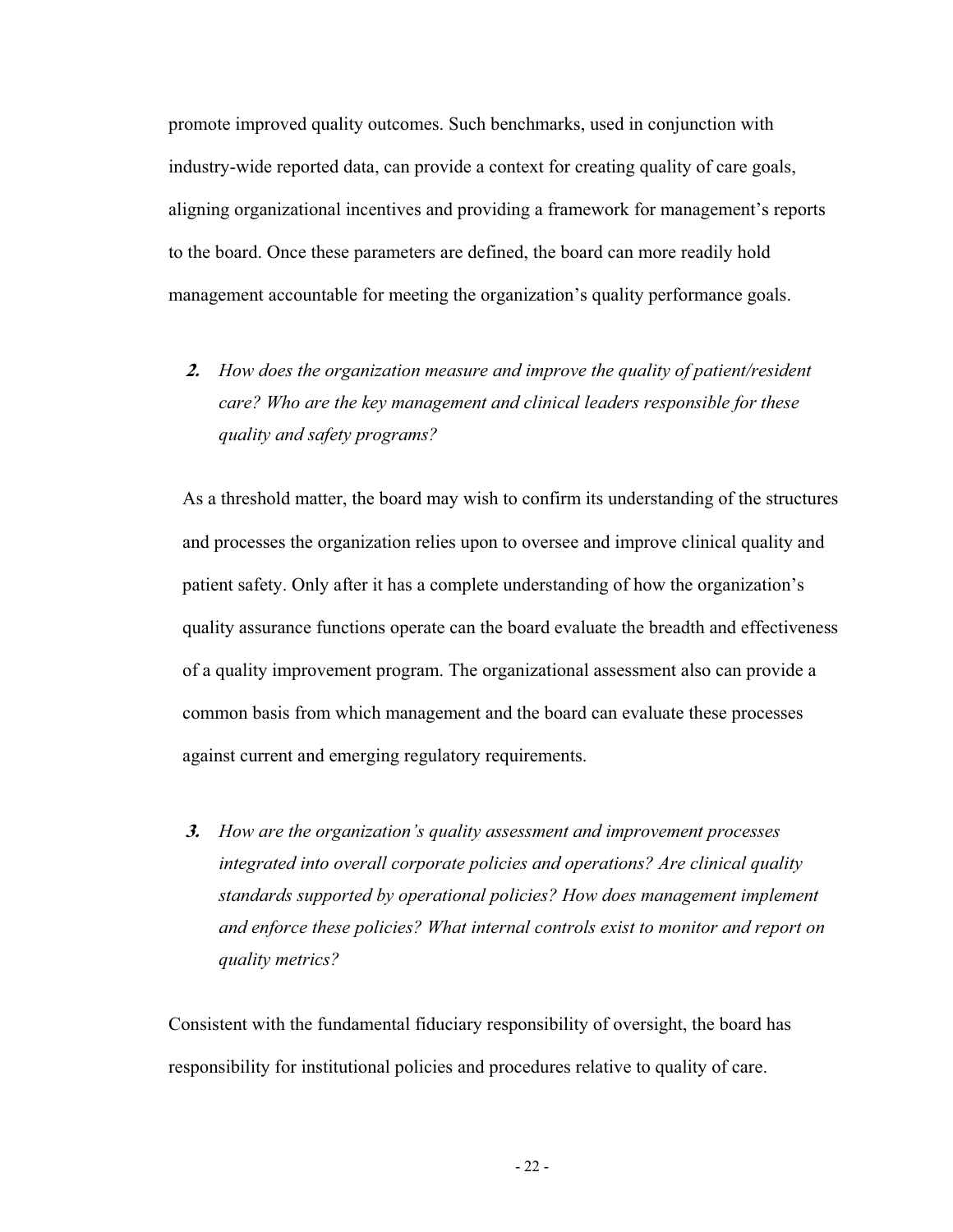Increasingly, common law recognizes among a board's non-delegable duties the duty to formulate, adopt and enforce adequate rules and policies to ensure quality care for all of the organization's patients and residents. Although boards appropriately may utilize the expertise of the medical staff and other professionals to address professional competency and quality issues, these professionals should work actively with the board to advance the institution's quality agenda, to identify systemic deficiencies and to make appropriate recommendations for action. Periodic reviews with management of the quality of care provided to patients and evaluations of the adequacy of these policies in light of evolving standards, clinical practices and claims experience or trends are consistent with board responsibilities.

**4.** *Does the board have a formal orientation and continuing education process that helps members appreciate external quality and patient safety requirements? Does the board include members with expertise in patient safety and quality improvement issues?*

In an era of increasing governance accountability, the boards of health care organizations are expected to understand and be involved in the quality and patient safety initiatives of their organizations. An understanding of clinical quality measurements, the ability to read quality scorecards and spot red flags, and an appreciation of quality of care as a corporate governance issue are critical to an effective board. Equally important, board members need a general understanding of national trends in health care quality. Collectively, these skills will enable the board to appreciate the interrelationship of patient safety, health care quality and performance measurement, as well as the business case for quality. For the same reasons a board has financial experts on its audit committee, health care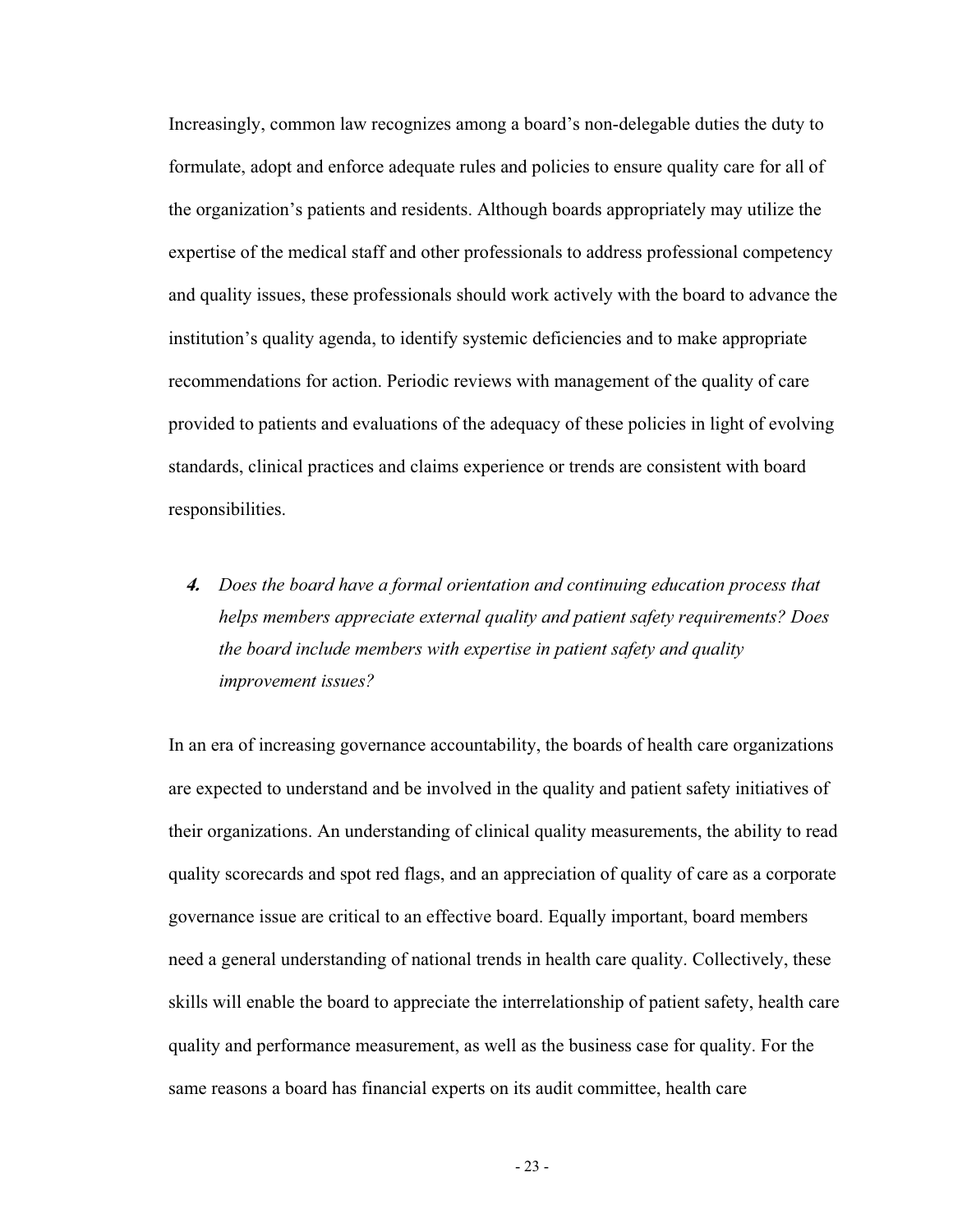organizations need members with competencies in quality and patient safety issues. With such resources, the board is better positioned to call for and evaluate meaningful quality information using recognized performance metrics from which to evaluate the organization's clinical quality performance.

**5.** *What information is essential to the board's ability to understand and evaluate the organization's quality assessment and performance improvement programs? Once these performance metrics and benchmarks are established, how frequently does the board receive reports about the quality improvement efforts?*

The board should consider the nature and level of information it needs to oversee the quality of care in the organization. If there are too many quality indicators, the data may become overwhelming and the critical measures of success may be overlooked. The board may want to work with management and the organization's medical leadership to identify a focused number of vital indicators that are probative of quality or indicative of changes in quality of patient care. In determining which performance measures to include in its "dashboard," the board may want to consider the quality data reviewed by government agencies, the information subject to mandatory reporting requirements and relevant industry benchmarks.

As part of its oversight of the quality of care delivered by subsidiaries, parent or system boards may have different information needs. While a grounding in quality and patient safety initiatives remains essential, the parent board appropriately may rely on local boards to oversee clinical quality of the local facilities under its purview. In large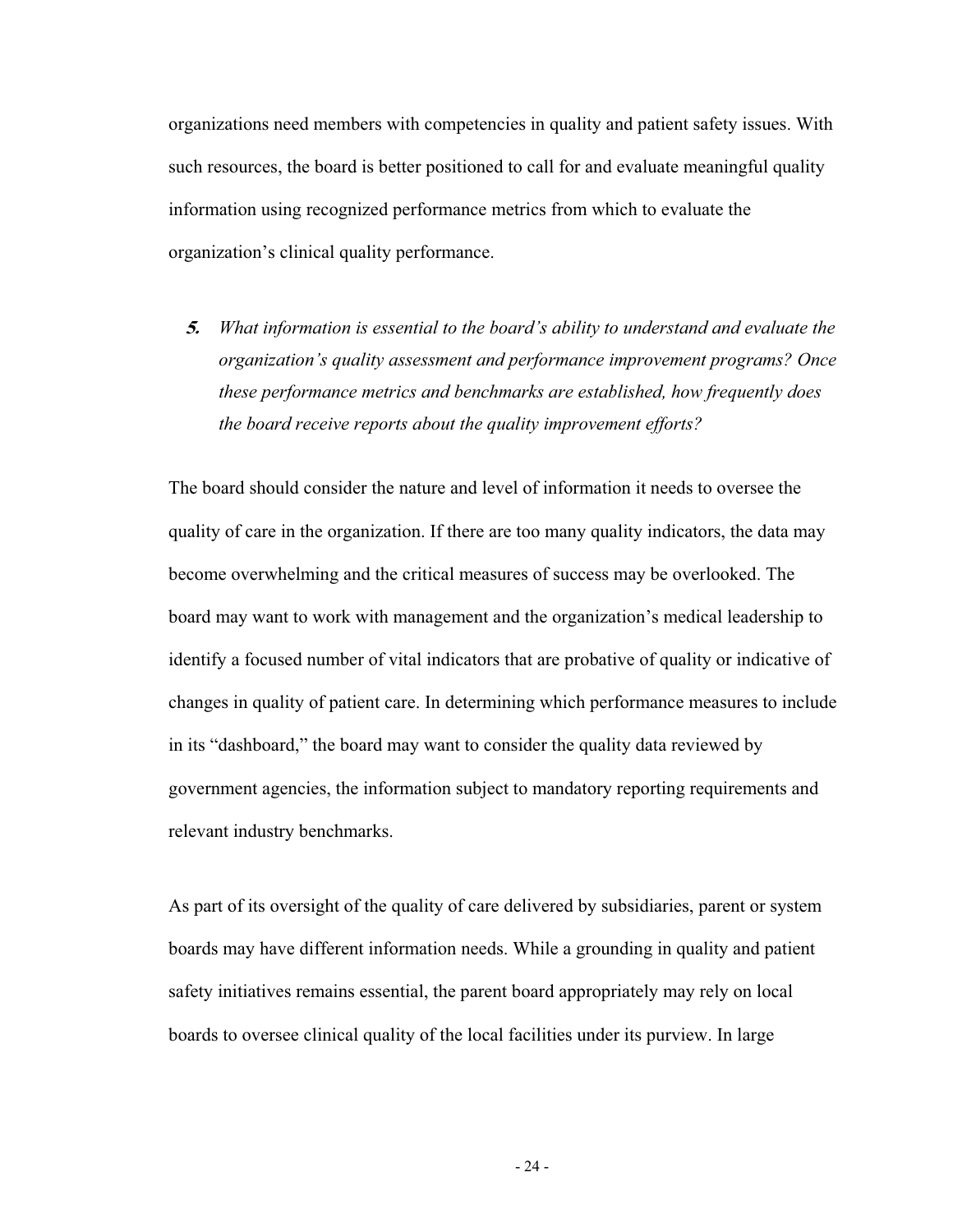healthcare systems, the parent board may exercise its governance responsibilities by focusing on the effectiveness of the local boards.

**6.** *How are the organization's quality assessment and improvement processes coordinated with its corporate compliance program? How are quality of care and patient safety issues addressed in the organization's risk assessment and corrective action plans?* 

As discussed in "Corporate Responsibility and Corporate Compliance: A Resource for Health Care Boards of Directors," an effective corporate compliance program can be instrumental in the board's exercise of its fiduciary duty of care. Increasingly, monitoring quality and patient safety issues is recognized as integral to promoting corporate compliance, as well as to risk management and organizational reputation. Use of regulatory compliance processes to continually assess the organization's quality performance can assist in exposing deficiency patterns, which if not recognized and addressed in a timely and effective manner, may expose the organization to enforcement action. Accordingly, as quality improvement takes on increased significance in the organization's compliance program, the board may want to assure itself that the compliance officer is collaborating with the organization's clinical leadership.

**7.** *What processes are in place to promote the reporting of quality concerns and medical errors and to protect those who ask questions and report problems? What guidelines exist for reporting quality and patient safety concerns to the board?* 

A lack of transparency in the organization's response to concerns about quality and patient safety can contribute to a culture where problems are not addressed and are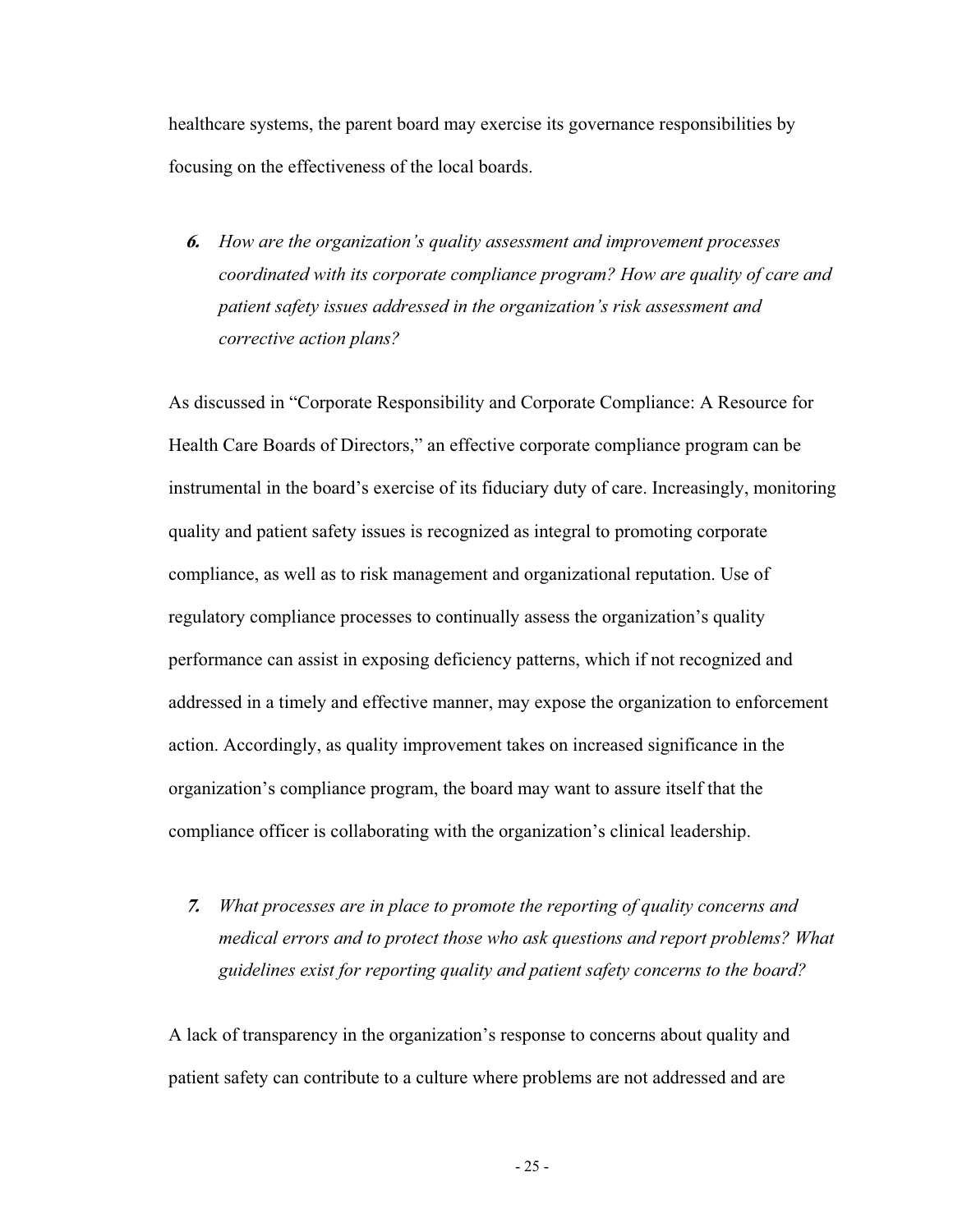therefore likely to reoccur. Improving the effectiveness and safety of services and quality of care requires participation by clinical staff at all levels. In fulfilling its duty of care, the board should consider verifying that the organization has a mechanism to encourage constructive criticism and reporting of errors. Effective compliance programs are structured to address "whistleblower" reporting and protections and the organization should consider incorporating the reporting of quality and patient safety concern into both existing compliance procedures and general operating practices.

**8.** *Are human and other resources adequate to support patient safety and clinical quality? How are proposed changes in resource allocation evaluated from the perspective of clinical quality and patient care? Are systems in place to provide adequate resources to account for differences in patient acuity and care needs?*

Participation in the federal health care programs requires that the health care organization deliver care of a quality that meets professionally recognized standards of care. When investigating allegations of substandard quality of care, the government will scrutinize whether the health care provider devoted sufficient resources to ensure that the care provided to patients or residents met basic quality requirements. Inadequate levels of professional and support staff, for example, may result in a pattern of substandard care. As part of its annual review of the organization's operating plans and budget, the board should consider the impact of these resource allocation decisions on the quality of care and patient safety. For the same reason, the board should ensure that management has assessed the impact of staff reductions or other budget constraints on quality of care.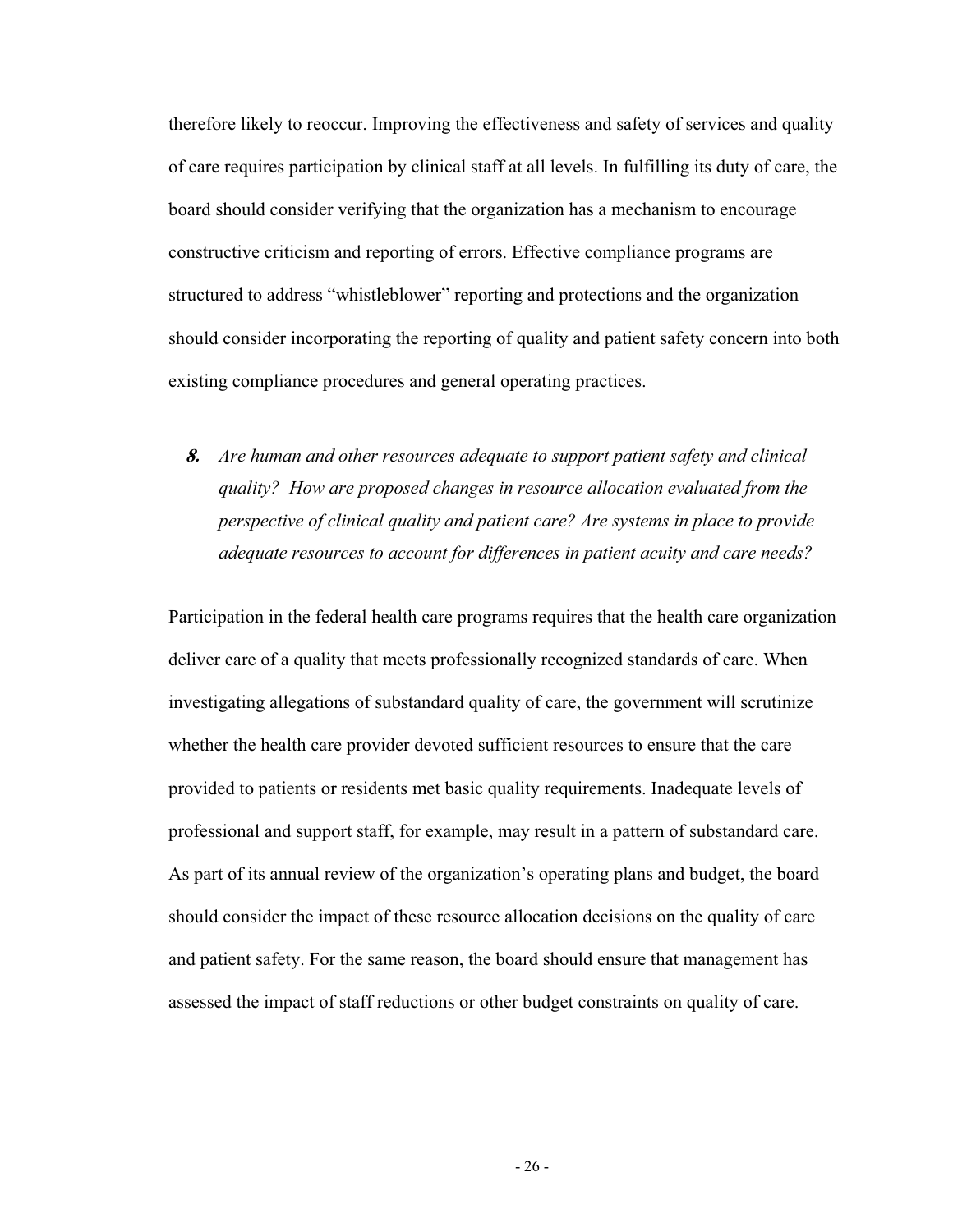A companion area for oversight relates to approvals of new services and significant technology acquisitions. Inquiry regarding the scientific bases supporting the efficacy and safety of new services and the identification of supportive processes to ensure quality and safety of new technology and services may serve to protect financial resources as well as patient safety.

**9.** *Do the organization's competency assessment and training, credentialing, and peer review processes adequately recognize the necessary focus on clinical quality and patient safety issues?*

Boards rely heavily on the expertise of their medical staff and the integrity and comprehensiveness of its competency assessment and training, credentialing, and peer review processes to ensure the competency of clinical staff. Alignment of professional staff credentialing standards with quality data can advance a quality-driven model for the professional staff and allows the organization to take appropriate action when significant quality deficiencies are identified.

**10.** *How are "adverse patient events" and other medical errors identified, analyzed, reported, and incorporated into the organization's performance improvement activities? How do management and the board address quality deficiencies without unnecessarily increasing the organization's liability exposure?* 

Providers operate under significant federal and state requirements relating to quality reporting and improvement. Hospitals, for example, are required to maintain an effective, data-driven quality assessment and improvement programs as a condition of participation in the Medicare program. These programs must track quality indicators, including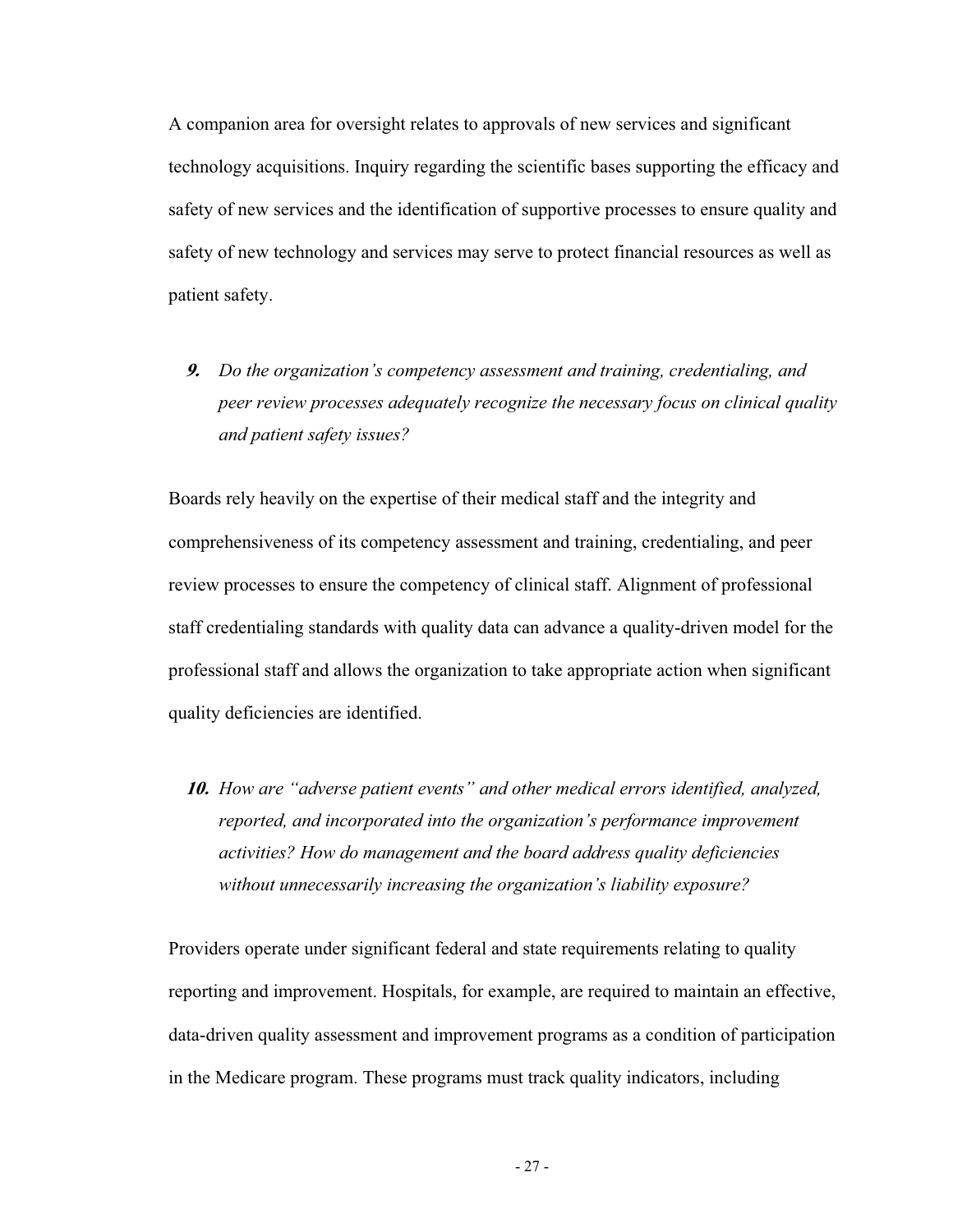adverse patient events, and set performance improvement priorities that focus on highrisk or problem-prone areas. A growing number of states have mandatory reporting systems for at least some forms of adverse events occurring in acute care hospitals. For example, some states are mandating the reporting of "never events," those errors in medical care that are clearly identifiable, preventable and serious in their consequences for patients. Examples of "never events" include surgery on the wrong body part, a mismatched blood transfusion, and severe "pressure ulcers" acquired in the hospital. In addition, there are other reporting requirements, including the peer review reporting provisions of the Health Care Quality Improvement Act, state peer review statutes, and the privilege and confidentiality provisions of the Patient Safety and Quality Improvement Act of 2005. Although the application of these statutes to medical staff credentialing, peer review and broader quality reporting and improvement activities may be challenging, greater organizational risks may lie in the failure to address known or foreseeable quality deficiencies.

Obviously, corporate boards and managers need to evaluate and address quality and patient safety issues but without unnecessarily increasing organizational exposure to liability resulting from the provision of deficient care. It is therefore important for the board to understand the scope of federal and state statutory protections given certain quality-related activities and to assure that management and the medical staff effectively manage this issue. A discussion with legal counsel on this topic may be helpful.

## **VII. Conclusion**